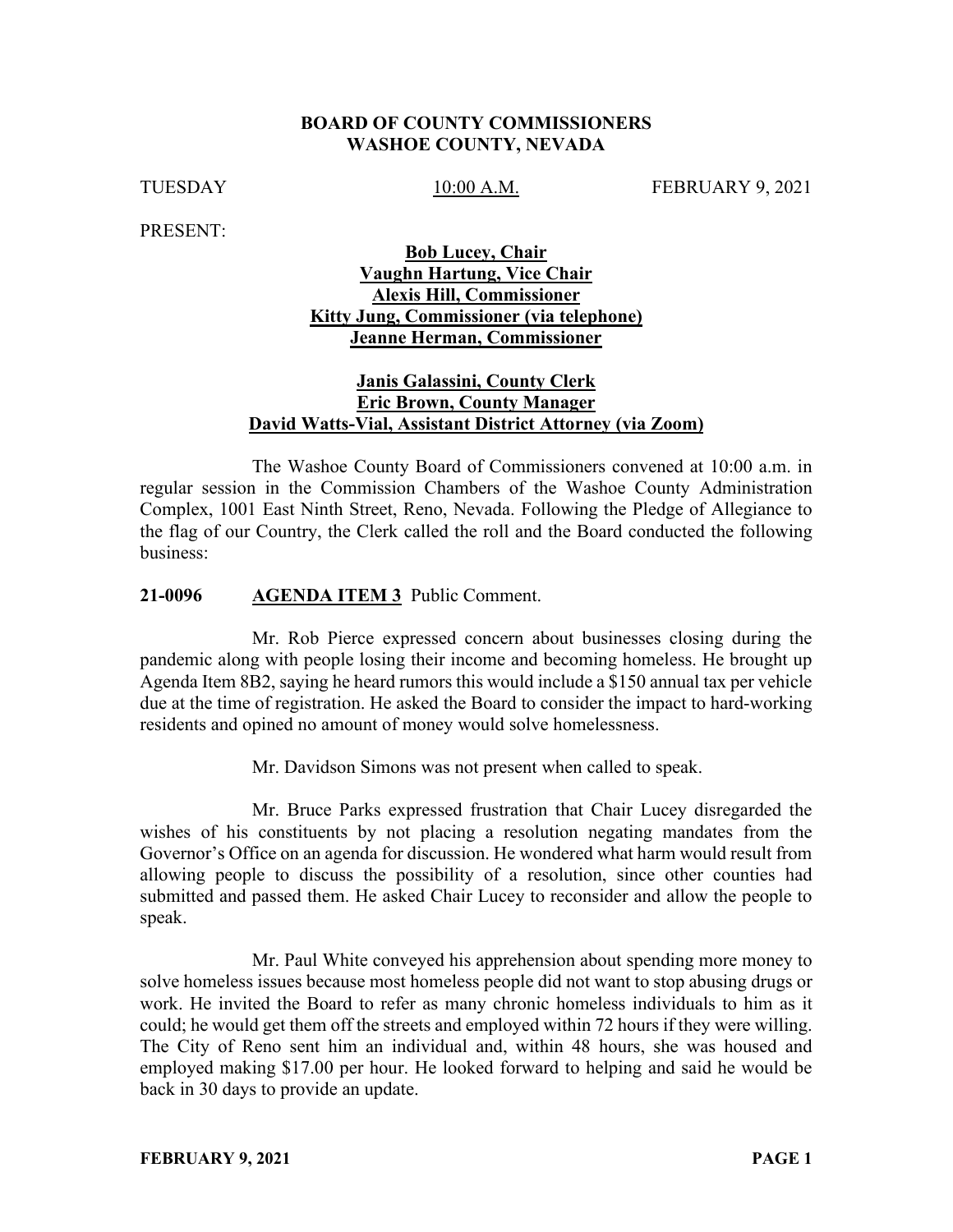Mr. James Benthin expressed frustration about the Board delaying an open hearing to discuss the County's response to COVID-19 (C19) and asserted thousands of people were becoming infected and dying from the virus daily. He read a portion of an article from *The American Journal of Medicine* about outpatient treatment for C19, a copy of which was placed on file with the Clerk. He urged the Commissioners to read the article.

Ms. Kelly Applegate requested a public meeting to discuss concerns in the community and wanted the County to be accountable for the metrics being used to determine unemployment and infection rates. She asked the Board to convey accurate information to the community.

Mr. James Applegate expressed concern about new taxes being imposed on citizens and thought increasing the minimum wage could impact small businesses. He urged the Board to reduce taxes for small businesses.

Mr. Roger Edwards voiced the importance of public input and said the Board members were representatives of the County whose job was to take the people's message to State representatives. He expressed concern about small businesses going out of business due to state mandates in the County and mentioned other counties were lifting mandates.

Mr. Edwardo Morales expressed frustration about the State's restrictions and thought the Board should pass a resolution to help ease restrictions for the 117,000 citizens who lived in the unincorporated County.

Ms. Cindy Olivieri read from the Great Barrington Declaration about a reasonable scientific approach to understanding C19. She expressed frustration that a public hearing had not been scheduled to discuss a path toward normalcy.

Mr. George Lee stated legislation was passed in 1965 for the federal government to care for the welfare of people and, although billions of dollars had been spent, the current situation was worse than it was in 1965. He expressed concern about money being spent on the homeless population because he thought it would only be a temporary fix.

Ms. Susie Howell expressed frustration about mandates being imposed that were not enforceable, such as mandates to wear masks. She wanted a public hearing to discuss mandates and other issues in the County.

Ms. Barb Mathers communicated her frustration about the Board's inability to change mask mandates and mentioned five counties had declared a state of economic emergency, overriding Governor Steve Sisolak's health directives. She was concerned about businesses closing due to social distancing and capacity restrictions. She wanted a public hearing and for schools to reopen.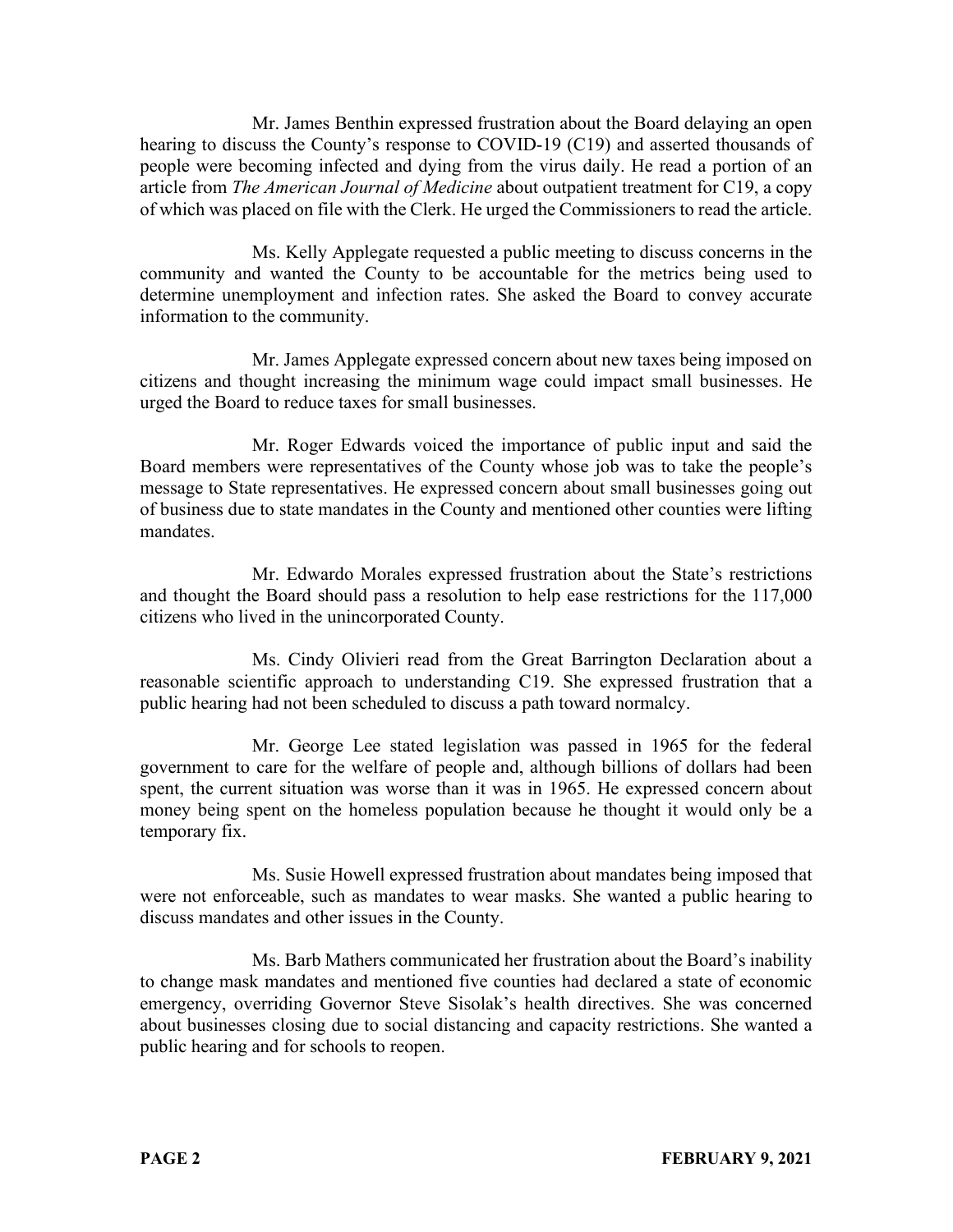Mr. Nicholas St. Jon read from an article published in the *New York Post* related to five proven C19 treatments, a copy of which was placed on file with the Clerk. He expressed the importance of high dose intravenous Vitamin C therapy to treat C19 because the article stressed it was a proven treatment.

Ms. Victoria Myer encouraged people to read the Great Barrington Declaration. She expressed dismay about incorrect numbers of people infected with C19 and uncertainty about whether people were reporting being recovered from the virus. She feared the lockdown would damage children and increase cases of domestic violence, along with increased drug and alcohol abuse. She asked for a public hearing.

Ms. Layne Linebaugh asked for a public hearing and consideration of a resolution. She expressed concern about children wearing masks for extended periods of time, opining it was abusive. She was opposed to any additional taxes to assist with homelessness.

Ms. Darla Lee conveyed her frustration that the County was absorbing the burden of the homeless problem in Reno. She thought the Reno City Council should deal with funding, which would affect all taxpayers in the County.

Ms. Cindy Martinez expressed aggravation towards the County for not loosening restrictions against masks and capacity limits of businesses. She requested a public hearing to discuss a resolution.

Ms. Melanie Sutton expressed concern about children being required to wear masks and practice social distancing. She believed hydroxychloroquine was a successful treatment for C19 if prescribed in the early stages of the virus and thought it should be used.

Mr. Kenji Otto claimed Chair Lucey had not responded to his phone calls or emails. He believed homeless individuals could find a way to get off the streets if they wanted, and he did not want additional taxes to pay for homelessness.

Ms. Gina St. Ores opposed more taxes to pay for homeless and thought people would move away from Nevada because of tax increases and bad policies. She spoke about the hardship her family encountered when her husband returned from war. She wanted homeless individuals to be trained so they could work, and she thought people receiving benefits from the County should be mandated to pass drug and alcohol testing.

County Clerk Jan Galassini stated a voicemail was received from Ms. Norma Davidson regarding the Steamboat Ditch.

Via the Zoom app, Ms. Annemarie Grant, sister of Thomas Purdy, commented about the treatment and condition of inmates at the Washoe County Jail. She emailed documents chronicling people's incarceration experiences to the Clerk, which were placed on file.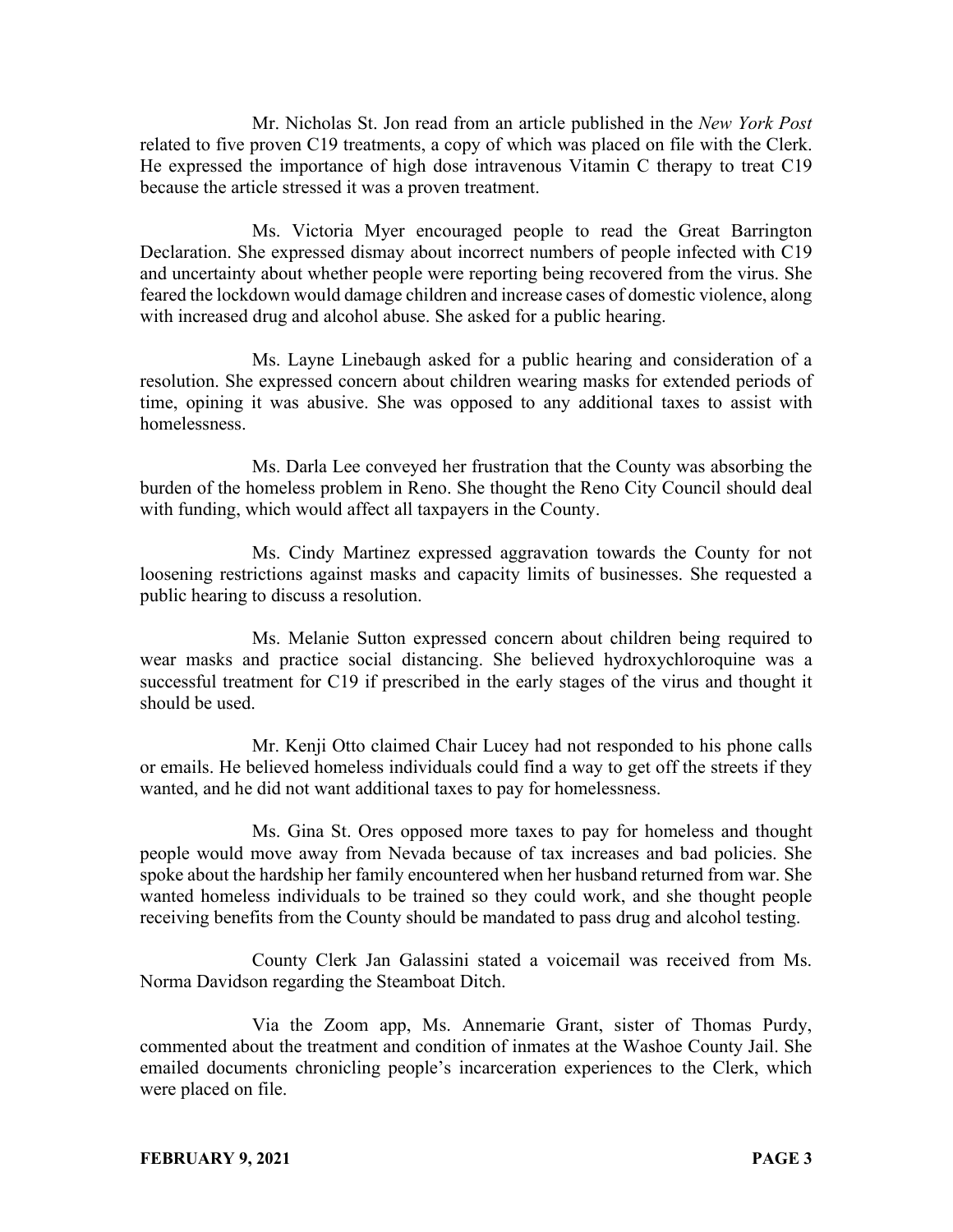Via Zoom, Daniel Purdy, brother of Thomas Purdy, expressed concern about homeless issues in the County. He asserted individuals suffering from mental health did not want to receive help because of their illnesses, and it was a significant issue in the County.

## **21-0097 AGENDA ITEM 4** Announcements/Reports.

Commissioner Herman brought up Agenda Item 8B2, saying she had some of the same thoughts as the public about putting money into small businesses as a way of preventing some homelessness. She expressed disbelief this item was in the Consent Agenda and suggested it be removed to consider making changes which would eliminate additional taxes.

Vice Chair Hartung asked for Agenda Item 8B2 to be taken out of the Consent Agenda for discussion. He asserted the Board had been clear it would not support a supplemental governmental services tax for issues that had to do with people driving and registering automobiles. He said the City of Reno had pushed this forward to Legislature and he believed it was Senate Bill 71. He wanted to know staff's intention for this item.

Commissioner Jung said citizens were frustrated with the rollout of the COVID-19 (C19) vaccine and the inability to schedule appointments to receive the first dose. She said she explained the priorities to her constituents but feared people were losing sight that quantities of the dose were low.

Chair Lucey spoke about the public comment heard earlier by saying many individuals addressed homelessness, public hearings, and a resolution related to C19. He said he would confer with the County Manager and the Commissioners if the community wanted a public hearing, and they would set a date for a future meeting.

Chair Lucey explained the Washoe County School District (WCSD) was responsible for overseeing enrollment and conduct, asserting the Board of County Commissioners had no purview over them. He mentioned the WCSD Board of Trustees would meet on February 26 at 4:00 p.m. if the public wanted to address issues directly.

Chair Lucey said many individuals experienced homelessness in the community and someone had to address the growing issue and consider a solution. The County was responsible for providing services to many individuals, encompassing everything from road work to the Medical Examiner's Office; homeless services were one such service the County provided. He mentioned Our Place received an honorable mention from the Cashman Good Government Award judges for taking care of women, families, and vulnerable children. He mentioned the County was working tirelessly to fix the homeless situation in the community.

Chair Lucey asserted any information about him running for a higher office was misinformation and he would be happy to discuss that with anyone.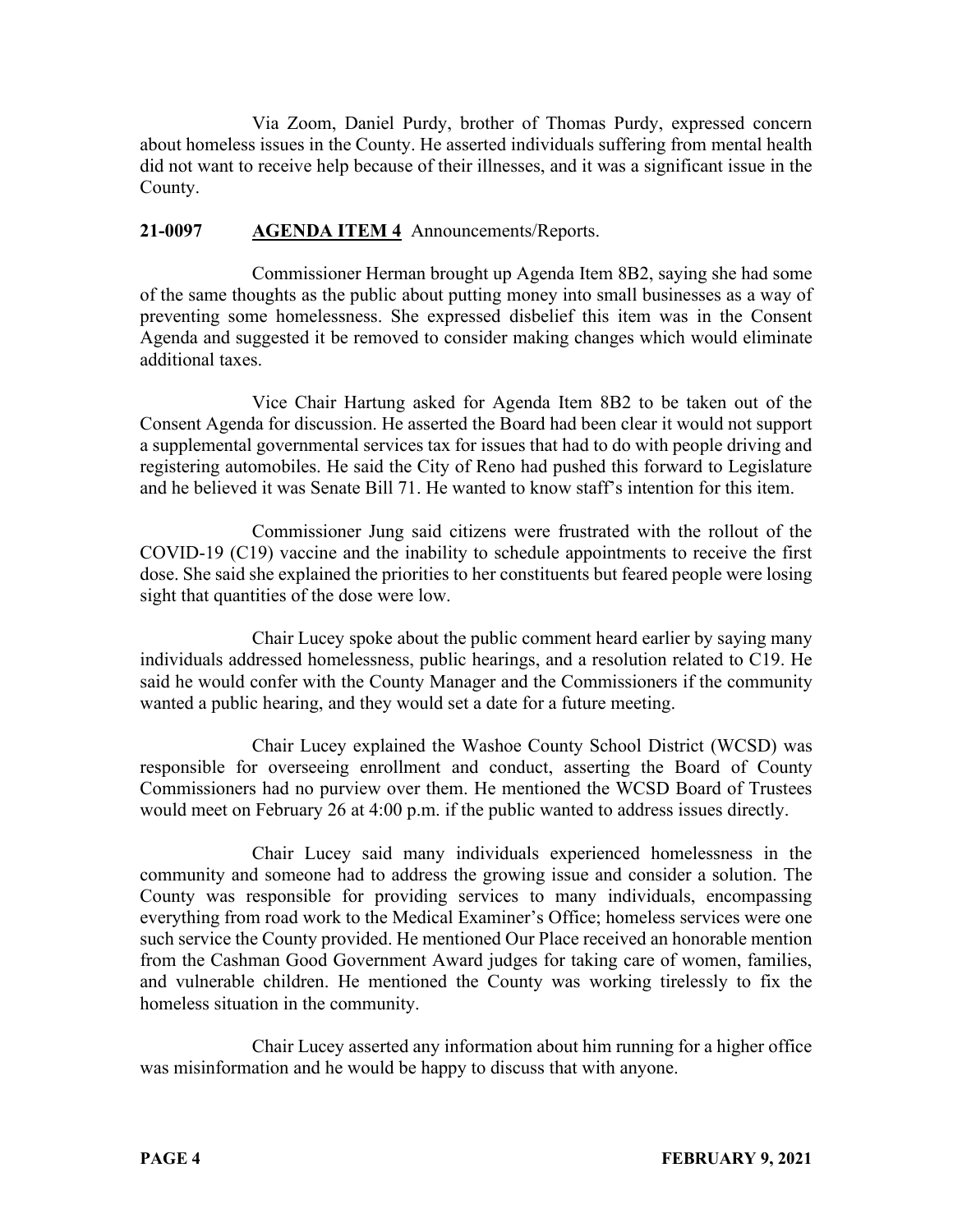**21-0098 AGENDA ITEM 5** Presentation on activity of the WNDD and the Economic Recovery and Resiliency Council by Sheryl Gonzales, Executive Director of the Western Nevada Development District.

WNDD Executive Director Sheryl Gonzales, via the Zoom app, deferred to Economic Recovery Coordinator Don Vetter to conduct a PowerPoint presentation. Mr. Vetter reviewed slides with the following titles: Western Nevada Development District (3 slides); WNDD Services; Economic Recovery & Resiliency Project (3 slides); Economic Recovery & Resiliency Council Members; Regional Accomplishments; Comprehensive Economic Development Strategy (CEDS); CEDS 2020/21 Priority/Goal Areas; EDA Investment Priorities; WNDD…Integration with the Washoe County Strategic Plan; WNDD CEDS: Project Evaluative Criteria; and Questions.

Commissioner Hill was pleased the WNDD was working with the Tahoe Prosperity Center and thanked Mr. Vetter for the presentation.

Commissioner Jung said Ms. Gonzales was successful with anything she touched and was the creator the first Nevada Economic Development Conference.

Chair Lucey thanked Mr. Vetter for the presentation and complimented the WNDD for the great work it did in the community.

There was no public comment or action taken on this item.

# **PROCLAMATIONS**

**21-0099 6A** Proclaim the recognition of Faith Forum's 10 year anniversary on February 11, 2021.

Vice Chair Hartung read the Proclamation to the religious leaders present.

Dr. Nancy Cecil thanked the Board for the Proclamation. She said this was the fourth year she had written for the Faith Forum and was honored to be allowed to write a column every week. She appreciated the commonalities and differences in religion and enjoyed reading all the columns.

Rabbi Beth Beyer mentioned she had been writing a Faith Forum column for 10 years with Rajan Zed as the driving force. She shared a personal story about Mr. Zed about hard times they experienced with religion. She thanked the Board for the recognition.

Dr. Sherif Elfass thanked the Commissioners for the recognition. He thought the Faith Forum brought peace and harmony to the community. He mentioned existing tension between different religions and wondered how to bridge religion to find common ground. When he started writing for Mr. Zed, he believed it would only last about 6 months, but it had been 10 years and they were still writing every week.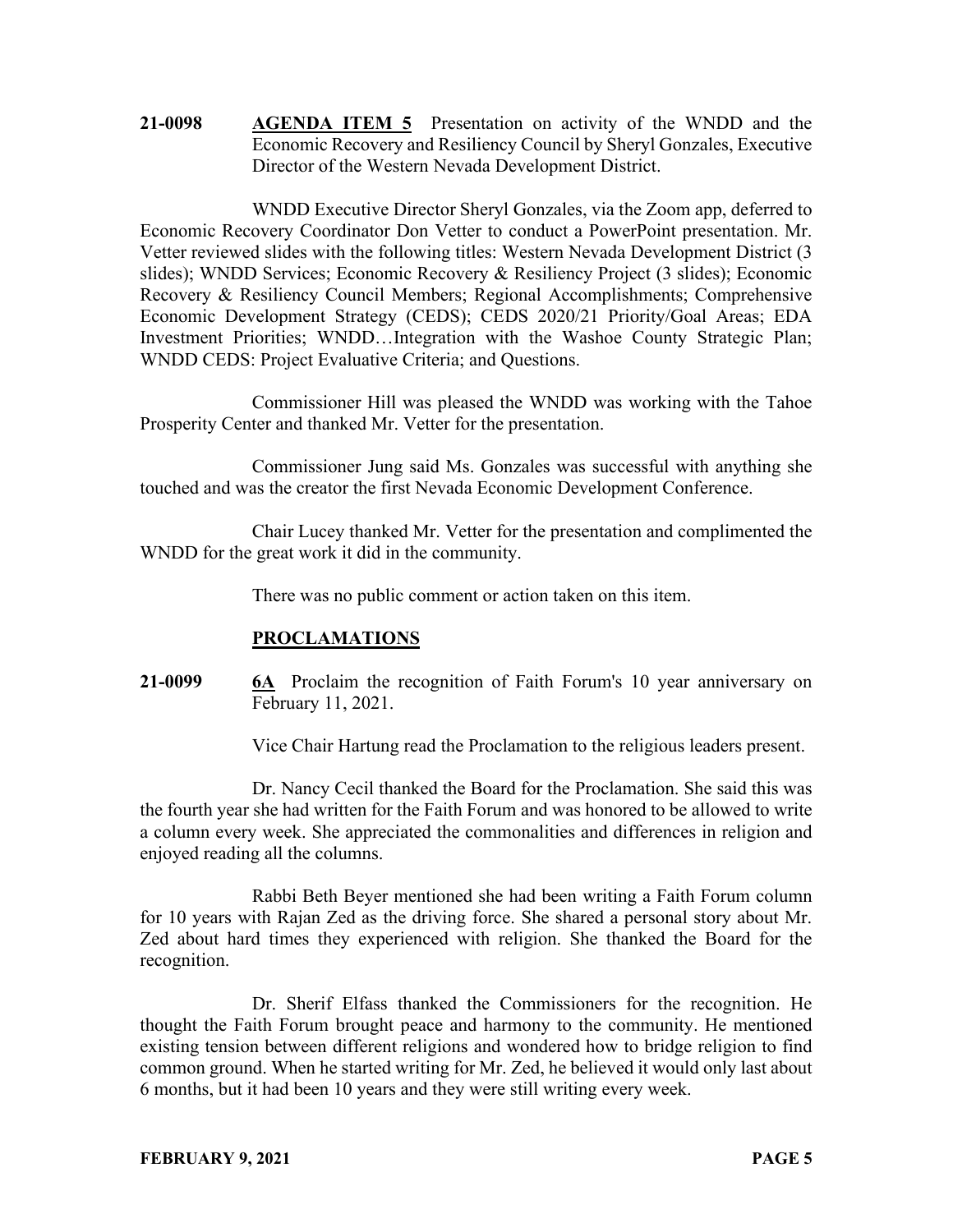Reverend Matthew Fisher thanked the Board for the recognition on behalf of the 1.2 billion Buddhists in the world. He credited Mr. Zed for gathering the diverse group to provide a great experience for the public every Sunday.

Mr. Brian Melendez thanked the Commissioners for the work they did. He recognized Mr. Zed for the great job he had done taking the message of religion everywhere it was needed and expanding on the kindness needed in the world. He had written in the Faith Forum for the past 7 years and was grateful to share tribal understandings and world views, which had significant meaning to many people in the area and throughout the state.

Chair Lucey thanked the group for providing many views from different walks of life in the community. He thought the weekly publication brought area residents great peace.

There was no response to the call for public comment.

On motion by Vice Chair Hartung, seconded by Chair Lucey, it was ordered that Agenda Item 6A be adopted.

# **DONATIONS**

**21-0100 7A** Recommendation to acknowledge the donation of a line management system, Nemo-Q, from the Washoe County Bar Association to the Second Judicial District Court in the market value of [\$15,516.00]. District Court. (All Commission Districts.)

Chair Lucey thanked the Washoe County Bar Association for helping at the Second Judicial Court. He said the court was extremely busy and would provide many benefits for citizens.

There was no response to the call for public comment.

On motion by Vice Chair Hartung, seconded by Commissioner Hill, it was ordered that Agenda Item 7A be acknowledged.

# **CONSENT AGENDA ITEMS – 8A THROUGH 8C, EXCEPT 8B2**

**21-0101 8A** Recommendation to approve a Grant of Easement granting a permanent, non-exclusive easement (totaling ±47 square feet) to Sierra Pacific Power Company d/b/a NV Energy on APN 038-112-09 in Verdi, Nevada for the placement of an underground anchor to support the relocation of an existing power pole above the Truckee River ordinary high water mark [at a value of \$1.00]. Community Services. (Commission District 5.)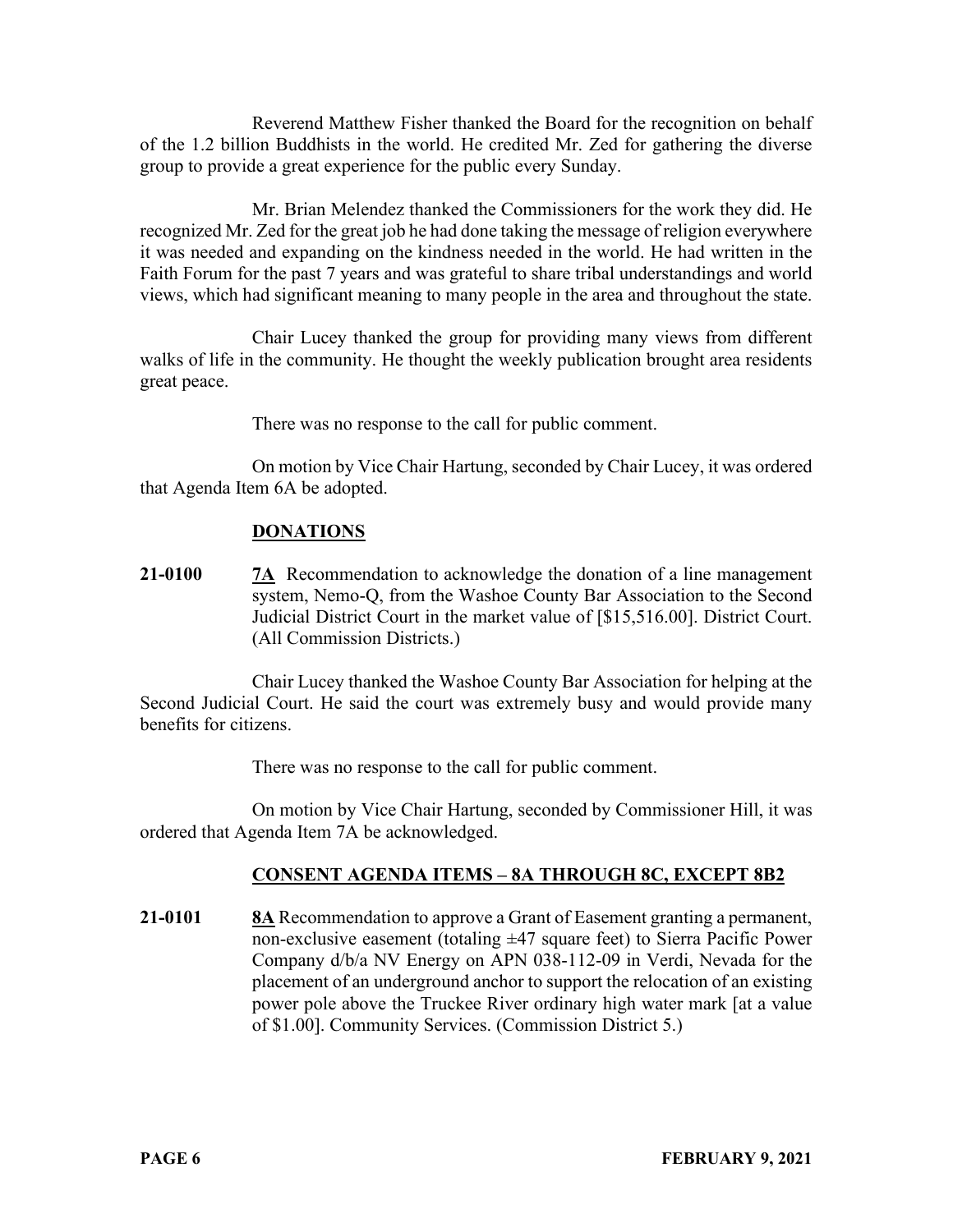- **21-0102 8B1** Recommendation to acknowledge receipt of the Interim Financial Report for Washoe County Governmental Funds for the Six Months Ended December 31, 2020 - Unaudited. Comptroller. (All Commission Districts.)
- **21-0103 8C** Recommendation to approve the reclassification of a vacant Account Clerk II, pay grade H, to a Payroll Technician II, pay grade J, as evaluated by the Job Evaluation Committee; and authorize Human Resources to make the necessary changes. [Net fiscal impact \$0]. Human Resources. (All Commission Districts.)

Chair Lucey announced Agenda Item 8B2 would be pulled from the Consent Agenda and heard separately.

There was no response to the call for public comment on the Consent Agenda Items listed above.

On motion by Vice Chair Hartung, seconded by Commissioner Hill, which motion duly carried on a 5-0 vote, it was ordered that Consent Agenda Items 8A through 8C except Agenda Item 8B2 be approved. Any and all Resolutions or Interlocal Agreements pertinent to Consent Agenda Items 8A through 8C except Agenda Item 8B2 are attached hereto and made a part of the minutes thereof.

**21-0104 8B2** Recommendation that the Board of County Commissioners approve and authorize the Chair to execute the attached resolution establishing the Homelessness Fund as a Special Revenue Fund for the purpose to be able to separately track and identify the County's sources, uses, resources and disbursements associated with regional homelessness; and for the purpose of providing supportive services for people experiencing homelessness including but not limited to: housing and shelter, case management, medical services, nutrition services; and for the purpose of paying expenses associated with these services including but not limited to: personnel, professional services, landscaping, janitorial services, laundry services, security, repairs and maintenance, office supplies, operating costs, equipment (capital and noncapital) and cannot include the purpose of debt service or capital projects. Comptroller. (All Commission Districts.)

County Manager Eric Brown provided clarification that this item had nothing to do with an additional tax or financial obligation to taxpayers. Rather, it was a simple accounting change which would allow consolidation of all homeless revenue sources and expenses into one set of accounts for improved tracking of what was being spent on homelessness. He thought this change would assist staff in determining what was being spent and where, and allow for more transparency for the public and Commissioners to see where the homeless dollars were spent. The Board was not interested in implementing a supplemental governmental services tax (SGST) and urged the public to view the Strategic Plan Workshop session from January 13, 2021 on the County website.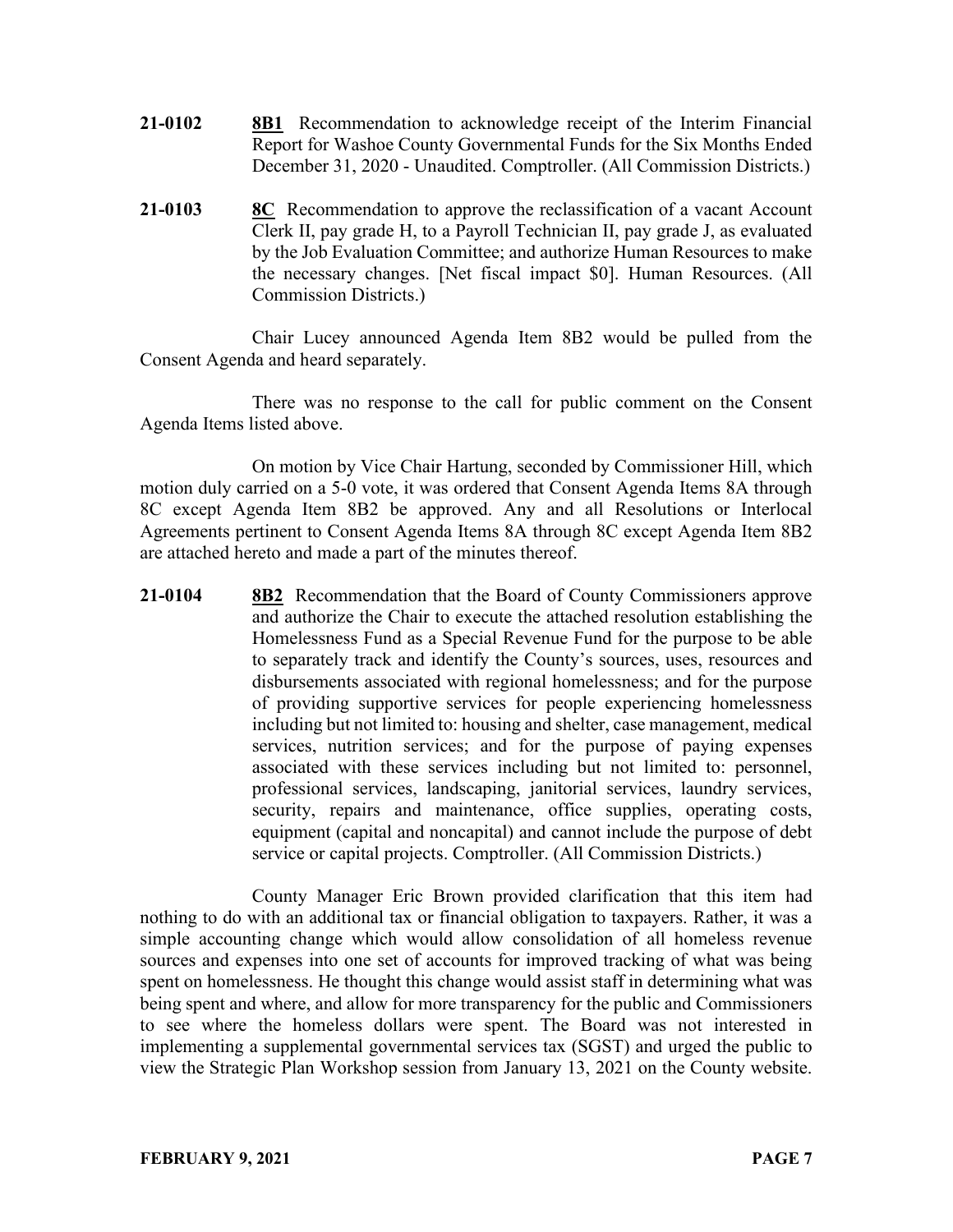He indicated the video would clarify the intention of the Commissioners as each of them spoke against taxation.

Chair Lucey explained this item would provide improved accountability of where homeless funds were spent and keep other local municipalities accountable through audits by the Comptroller's Office. He clarified the discussion earlier was about the SGST related to Senate Bill 11, submitted by the City of Reno to pay for homelessness, and it would be discussed during Agenda Item 12.

Vice Chair Hartung asked for services to be segregated on tax bills so the public would know where their tax dollars were going. He wanted to see where ancillary programs such as Sober 24 and Crossroads were funded but he did not see that information in the staff report. Mr. Brown responded further discussion was needed to determine what constituted a homeless related expense. Certain expenses were clearly considered homeless expenses, but some programs which did not specifically target the homeless but could impact them would need a determination as to whether they should be included in calculations. He mentioned Sober 24 and Crossroads were programs that could include homeless populations but that would need to be decided as accounts were created.

Vice Chair Hartung feared this would create the potential for people to continue needing resources; he would rather programs be created that taught people to be productive. He thought many of the homeless population wanted a path to help them be productive and believed an accountability system could help. He supported the concept to track homeless spending.

Commissioner Hill thought this was an exciting opportunity for the community. She believed this would be a great way for the County to provide information to taxpayers and show that people were being helped to become sustainable.

Assistant County Manager Christine Vuletich indicated Nevada Revised Statutes (NRS) required Board approval when another fund was added, and this was an accounting function that would allow for increased transparency.

Vice Chair Hartung wondered whether establishing this fund would result in a clear overall accounting to understand the per-person cost of individuals in the system, and he asked about the expected time they would continue to be in the system. He thought it was important to know which individuals in the system wanted help and which did not, and how to deal with them. Mr. Brown replied yes, the per-person cost would be clear.

Chair Lucey agreed the County needed more specific focus on spending so every tax dollar would benefit those individuals, and statistics needed to be tracked to ensure the services provided were working. He asserted the County could not continue to pay for services for homelessness out of the general fund. He thought this was the smartest way to move forward to provide clear accounting and transparency to all.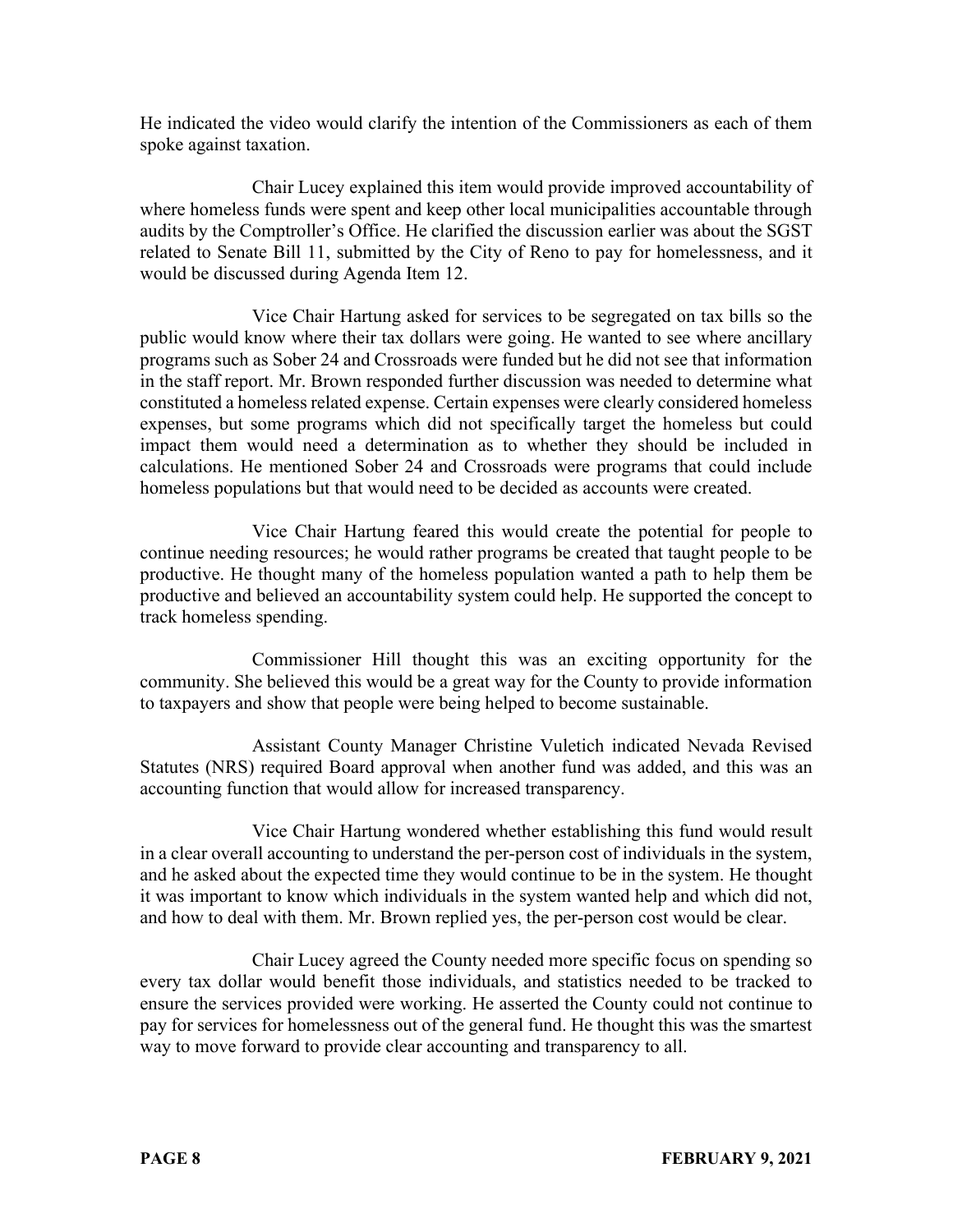On the call for public comment, Mr. Bruce Parks said it was refreshing to hear the Commissioners voicing concern about where money was being spent; he believed the City of Reno's solution was to throw more money at homelessness and it would go away. He brought up the cost to taxpayers for homeless individuals and mentioned Million Dollar Murray, who he said was the perfect example of failed policies.

Mr. Nicholas St. Jon expressed appreciation to the County for finding a solution to allow anyone to see where money was being spent for homelessness. He believed an external audit should occur in addition to the internal audit performed by the Comptroller for increased oversight. He spoke about homeless individuals learning how to work the system to make it easier for them to be homeless than to work.

Ms. Victoria Meyer spoke about an effective program in Rhode Island and suggested searching 'Seattle is Dying' to learn more about an effective program. She explained this program's first step was enforcing the laws. She urged people to watch the video and opined it was worth the time.

Ms. Layne Linebaugh was not present when called to speak.

Ms. Cindy Martinez said she agreed with the change once she did her research. She noted everyone was talking about a solution for homelessness and thought they needed to discuss how homelessness became a problem. She expressed concern about Jacobs Entertainment purchasing motels on 4th Street that used to house vulnerable populations who were now living by the river. She opined Jacobs Entertainment contributed to members of the Reno City Council.

Ms. Lorraine Dougherty expressed appreciation for the explanation of the intent of this fund. She thought it would be a useful tool to track where money was being spent for the homelessness problem. She said she reviewed the focus of the Strategic Plan and opined a housing-first approach did not solve the problem. She credited a study done at the University of Alabama at Birmingham which concluded a treatment-first process was the most successful.

Ms. Melanie Sutton was not present when called to speak.

Mr. Kenji Otto spoke about homelessness and told a story about a friend. He expressed that people who did not want to be homeless found a way to get past it. He compared those who were working the system and wanted to be homeless with those who wanted to work and just needed an opportunity. He believed Amazon and Apple could create programs in the area to help the people who wanted it.

Ms. Gina St. Ores said COVID-19 (C19) had created many problems impacting the homeless. She thought the County could utilize unemployed people to create a team for C19 safety that could make all businesses, including schools and churches, safe. She thought this would boost the economy and provide jobs to those in need. She thought identifying the problems of each homeless individual could help solve the homeless issue.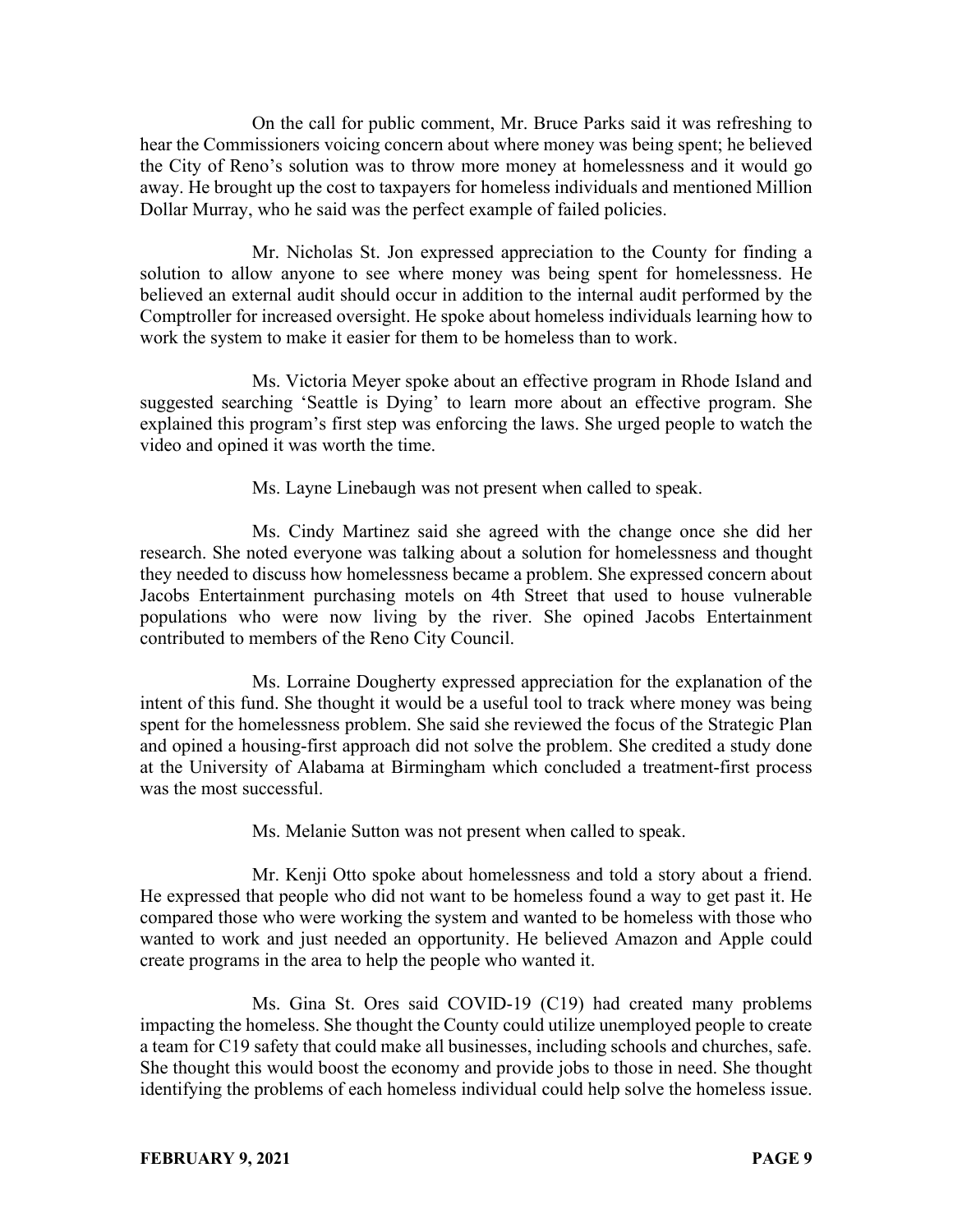Ms. Katherine Snedigar expressed frustration about the lack of accounting for homelessness funds. She spoke about an issue at the Reno Justice Court that prevented a disabled person from using the ramp to enter the building and thought it was strange that homelessness took precedence over that issue. She mentioned large companies in the Reno area should be doing something to help.

Ms. Susan Howell concurred with the things Ms. Snedigar spoke about.

County Clerk Jan Galassini received emails from Vince, Ms. Julia Rockenstein, Mr. Larry Chesney, and Ms. Jaimee Olson, which were placed on file. She noted voicemails were received from Mr. Marcel Marlo, Mr. Patrick McMann, and Ms. Tammy Holt-Still.

Commissioner Hill made motion to approve the item. Vice Chair Hartung seconded the motion but wanted further discussion.

Vice Chair Hartung asked for clarity about whether revenues from all sources would be placed into this fund for an accurate accounting, and whether the County was talking to the City of Sparks and other jurisdictions about a regional enforcement team. Mr. Brown replied yes, saying the County considering all three jurisdictions' analysis, revenue grants, private donations, even the general fund contributions made by the Cities of Reno and Sparks. He stated it was a comprehensive look at all revenue sources being used to address the homeless problem. He clarified the item would allow the County to do a better job of clearly reporting its own revenue and expenses.

Vice Chair Hartung wondered when an update on this item would be brought back to the Board. Mr. Brown replied it would be implemented on July 1.

Commissioner Herman expressed concerns about approval of this item and feared there could be duplication of services. She believed this did not include a goal not to duplicate services. She still had many questions about how this would work. She thought the County should take advantage of Mr. Paul White, who spoke during public comment, and send him some homeless individuals to help.

Chair Lucey said this was not a discussion about which services were provided to citizens or how they were provided. He indicated several programs were already in the budget but fell under other departments. He explained it was difficult to determine what dollars were spent on homelessness. He said all homelessness revenues and expenses would be combined into one proper fund going forward to ensure transparency and accountability for where funds were spent.

Commissioner Herman wondered why the Department of Taxation was involved in this. Chair Lucey stated anytime a Comprehensive Annual Financial Report (CAFR) changed or a new fund was created in the CAFR, NRS required it to be brought forward in a public meeting and voted on by the Commission.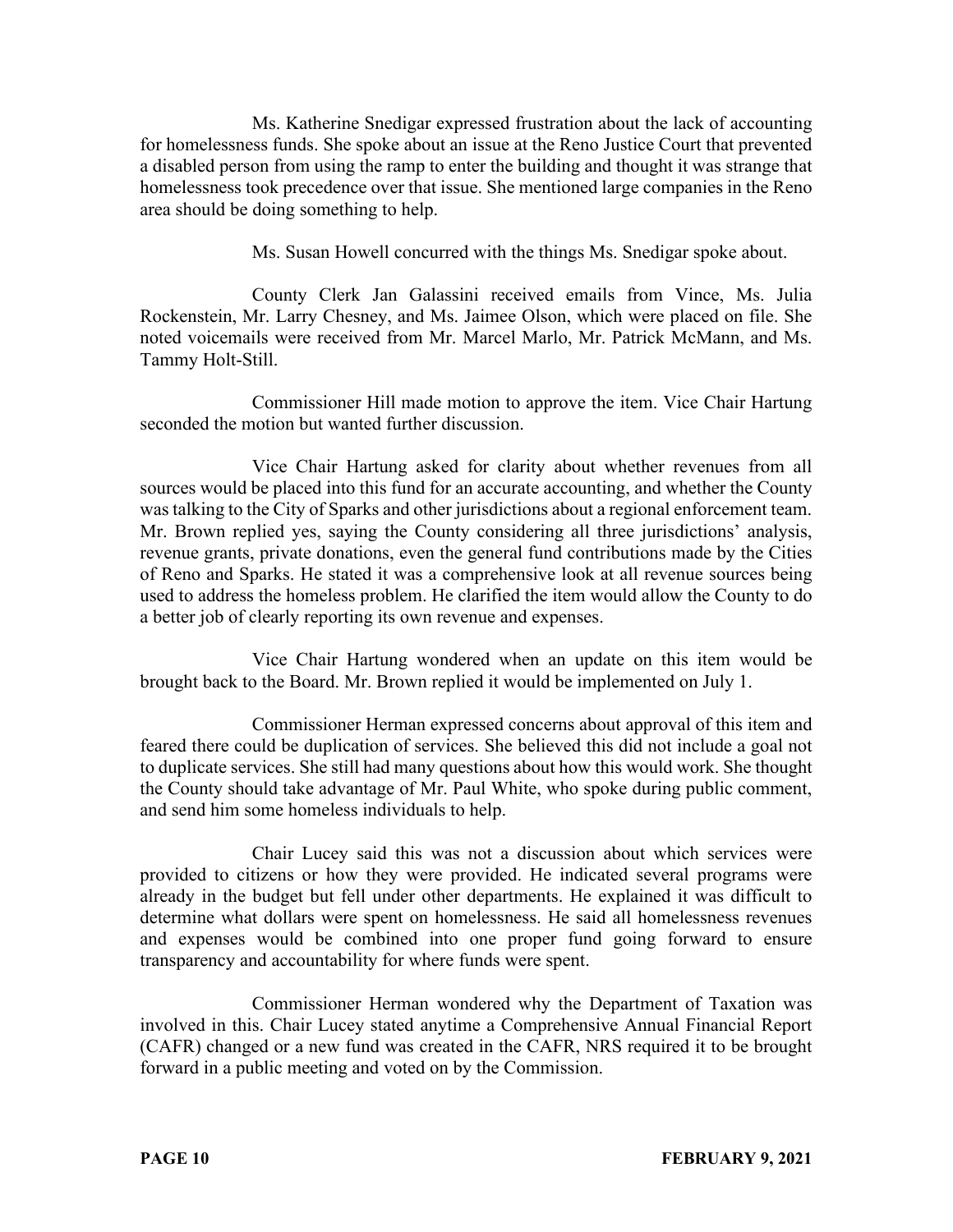On motion by Commissioner Hill, seconded by Vice Chair Hartung, which motion duly carried on a 4-1 vote with Commissioner Herman voting no, it was ordered that Agenda Item 8B2 be approved, authorized, and executed.

**12:34 p.m. The Board recessed.**

## **12:44 p.m. The Board reconvened with all Commissioners present**

**21-0105 AGENDA ITEM 9** Recommendation to approve the acceptance of the Secretary of State's budget appropriation to Washoe County in the amount of [\$321,061.56] to reimburse the county for voting equipment licensing and support fees for fiscal year 2020 and 2021. The amount received for FY 2020 was [\$160,530.78]. The amount to be received for FY 2021 will be [\$160,530.78]. No match required. The award period is retroactive from July 1, 2019 through June 30, 2021. If approved, direct the Comptroller's Office to make the necessary budget amendments. Registrar. (All Commission Districts.)

There was no response to the call for public comment.

On motion by Vice Chair Hartung, seconded by Commissioner Hill, which motion duly carried on a 5-0 vote, it was ordered that Agenda Item 9 be approved and directed.

**21-0106 AGENDA ITEM 10** Recommendation to accept the 2021-2026 Incline Village Law Enforcement Team Grant from Dave and Cheryl Duffield [amount not to exceed \$11,743,336.00, no match required] to be used to pay for one full time Captain, one full time Lieutenant, 4 full time Sergeants, and 5 full time Deputy Sheriffs, associated operating expenses, equipment and 7 vehicles to be stationed in Incline Village for the grant period of July 1, 2021 - June 30, 2026, and if approved direct Human Resources and authorize Sheriff Balaam to sign all awarded documents to create one 1.0 FTE Captain position, one 1.0 FTE Lieutenant position, four 1.0 FTE Sergeant positions, and five 1.0 FTE Deputy Sheriff positions, direct Comptroller's Office to make the necessary budget amendments. Sheriff. (Commission District 1.)

Chair Lucey explained this was a grant provided by Dave and Cheryl Duffield through the Sheriff's Office to replace deputy positions previously cut in Incline Village. He looked forward to having more deputies in the area again and thanked the Duffields for their gracious donation.

Commissioner Hill said constituents expressed concern about this item. Although there was no match for this grant, she wanted to ensure there were no additional requirements other than an annual report to the donors. Sheriff Darin Balaam, via the Zoom app, replied there were no other requirements for this grant.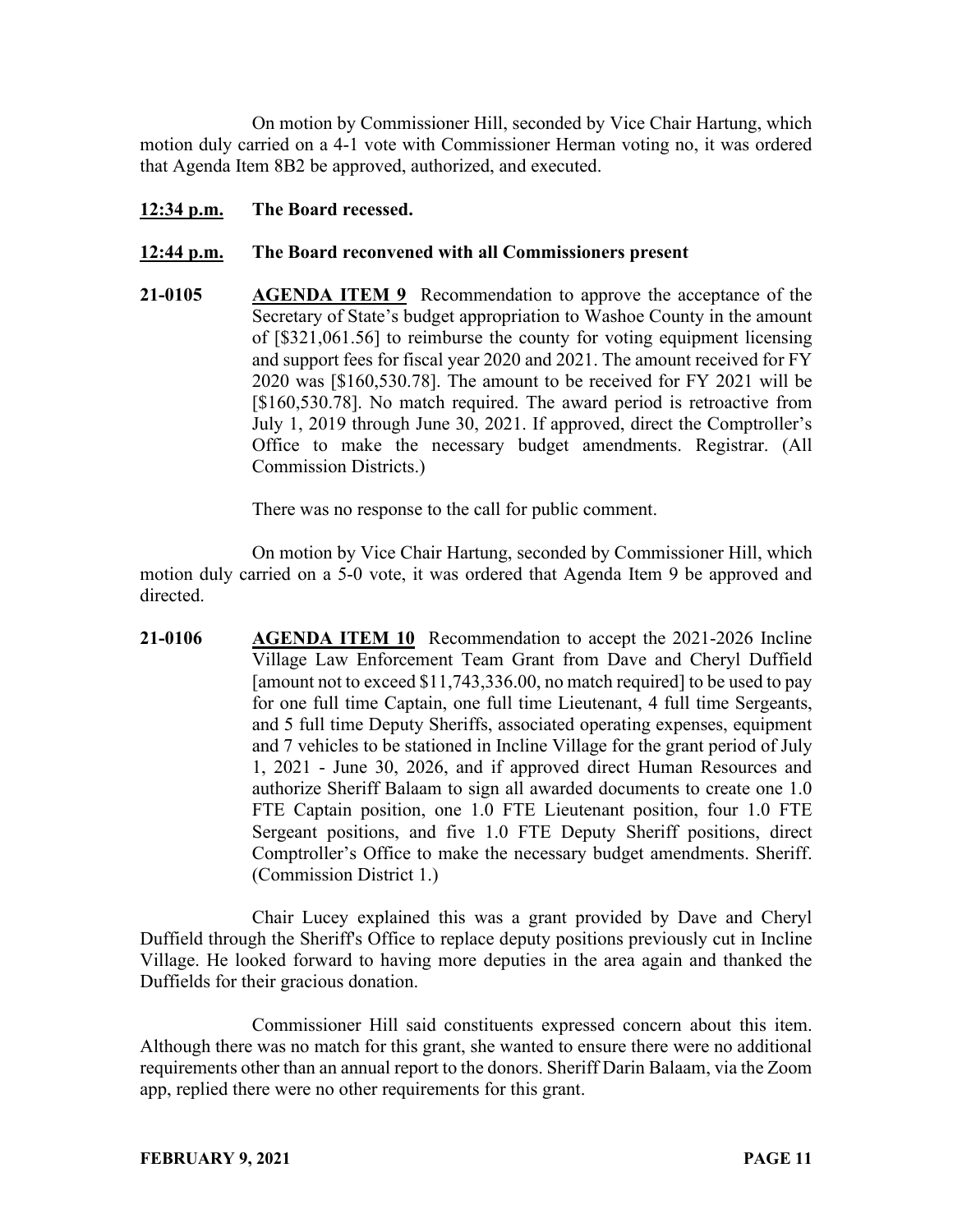County Clerk Jan Galassini received emails from Mr. Asher Dunn, Mr. Stuart Dunn, Adrian Lowry, Ms. Paula Dudley, Ms. Jennifer Henry, and Ms. Laurie Roberts, which would be placed on file.

Via Zoom, Ms. Annemarie Grant, sister of Thomas Purdy, spoke in opposition to citizens privately funding the Incline Village police. According to the staff report, she said police in Incline Village were currently focused on responding to service calls, which she believed led to abusive behavior by law enforcement.

Ms. Quina Williams, via Zoom, brought up information in the staff report about Sheriff Balaam meeting with the Duffields' representative on a quarterly basis to review plans and progress, and Sheriff Balaam would additionally meet with Dave Duffield and his representative to discuss project objectives and performance at least once annually. She wondered whether it was customary for private citizens to fund the Sheriff's Office and meet quarterly to discuss the status.

Chair Lucey relayed his understanding that any grants received by the County included discussion with donors and department heads or elected officials were allowed. Sheriff Balaam explained any grants received from the Department of Justice or the Community Oriented Policing Services Office required a quarterly report listing where and how funds were spent. This was no different than any other grant except they would be reporting to the Dave and Cheryl Duffield Foundation. He stated this was not out of the ordinary at all.

On motion by Commissioner Hill, seconded by Commissioner Herman, which motion duly carried on a 5-0 vote, it was ordered that Agenda Item 10 be accepted, directed, and authorized.

**21-0107 AGENDA ITEM 11** Recommendation to accept Emergency Rental Assistance allocation from the United States Department of the Treasury in the amount of [\$6,564,663.20; no county match], retroactive from January 21, 2021 through December 31, 2021. Authorize the County Manager to sign award documents, and direct the Comptroller's Office to make the necessary budget amendments; and possible direction to staff regarding expenditure of award funds. Manager's Office. (All Commission Districts.)

Assistant County Manager Kate Thomas said this grant from the United States Department of Treasury was for jurisdictions with a population of over 200,000 residents. The County applied for and received the grant to support the community, which included providing rental assistance and rental arrears via a subgrant award with the Reno Housing Authority (RHA). Staff would bring a resolution to the Board on February 23 for approval. She said this grant would also include energy and utility assistance and arrears, which would also be handled by the RHA. Staff wanted to ensure the funds were allocated to the largest areas of need, and she noted the City of Reno also received an allocation. She indicated the County would assist the unincorporated County and the City of Sparks, and Reno would assist its residents in need. She explained they would use the addresses where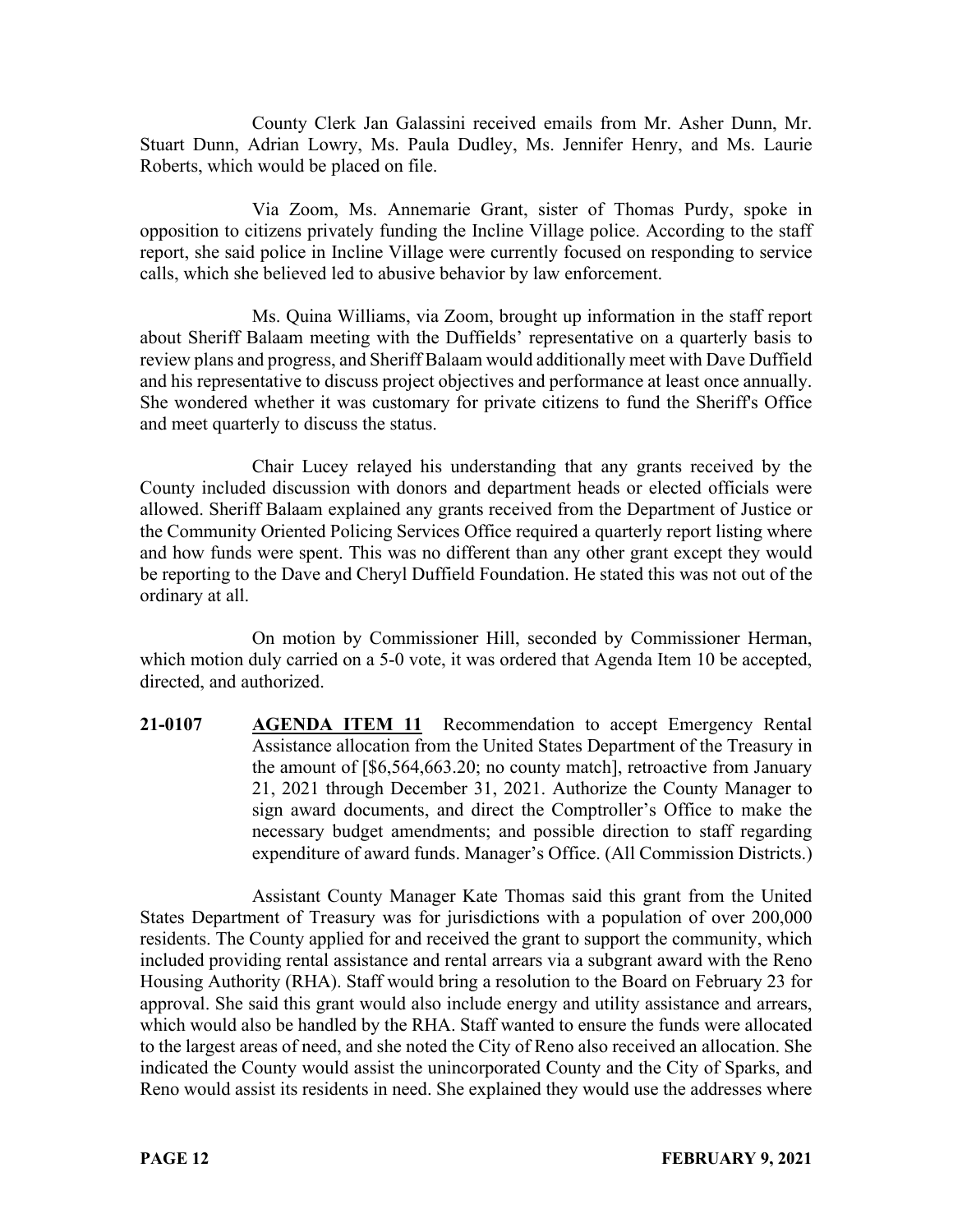rental assistance was provided through the Coronavirus Aid, Relief, and Economic Security Housing Assistance Program and layer in other demographic data such as unemployment, rental occupancy, and income levels. She thought they could learn that rental assistance was needed in other areas not considered low-income but where residents were impacted by COVID-19.

Vice Chair Hartung wondered about staff working with the Truckee Meadows Water Authority (TMWA) and sewer providers. He wanted to ensure money was getting to the people who needed it. Ms. Thomas said they had already reached out to TMWA and NV Energy, and were working with sewer providers and the City of Reno to cover various utilities to get a sense of how much was in arrears. She mentioned they would use guidance for eligibility; the income of the household could not exceed 50 percent of the area median income and at least one person in the household needed to be unemployed at the date of application.

Vice Chair Hartung asserted some people were employed but their work hours had been cut. Ms. Thomas said staff would route callers to work with grants administration staff in the County Manager's Office and the subgrantee to make sure everyone was in compliance with federal guidelines. She stated the guidelines were required to ensure people were not being paid for rent or utilities they were capable of paying.

Vice Chair Hartung expressed concern about private water companies and wondered whether funds were provided directly to utility companies or to customers. Ms. Thomas assured him they would reach out to the water companies if they had not already, and some companies had the ability to directly bill the RHA; if not, they would work with them individually to receive payment.

Commissioner Hill thought it was important for materials to be provided in Spanish to reach out to those demographics. Ms. Thomas said some materials for the targeted areas being underserved would be in two languages.

County Clerk Jan Galassini said there was no public comment. She noted a staff report was added to the website and would be placed on file.

On motion by Vice Chair Hartung, seconded by Commissioner Hill, which motion duly carried on a 5-0 vote, it was ordered that Agenda Item 11 be accepted, authorized, and directed.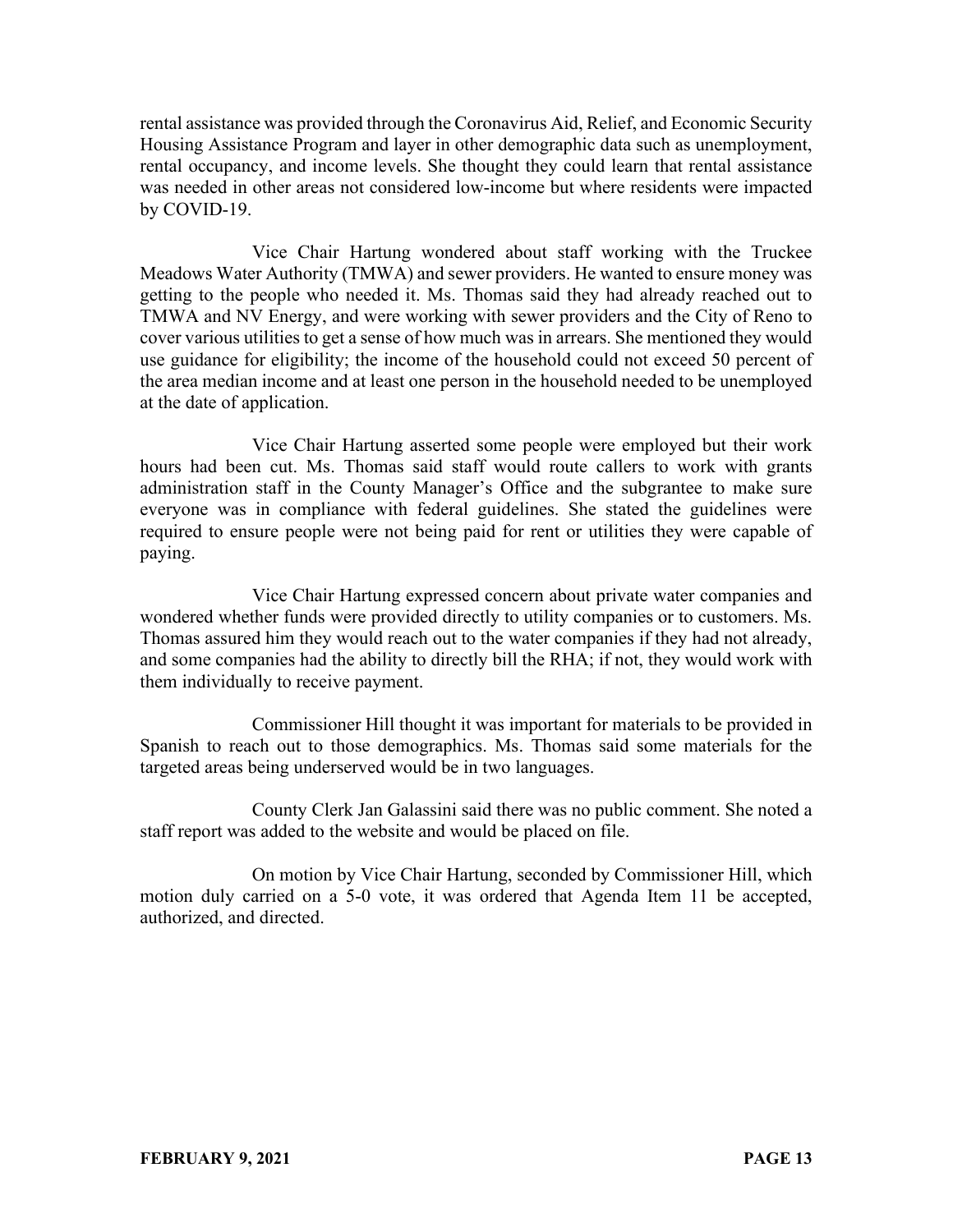**21-0108 AGENDA ITEM 12** Discussion and direction to staff regarding legislation or legislative issues proposed by legislators, by Washoe County, Truckee Meadows Fire Protection District, or by other entities permitted by the Nevada State Legislature to submit bill draft requests, or such legislative issues as may be deemed by the Chair or the Board to be of critical significance to Washoe County. Manager's Office. (All Commission Districts.)

Chair Lucey explained that he, Commissioner Hill, County Manager Eric Brown, Government Affairs Liaison Jamie Rodriguez and her team, and the Assistant County Managers had been working at the session. He noted it was the second week and the legislative building being closed to people and liaisons not being allowed to meet with legislators was interesting. He said a small group of staff and media were allowed in the building with the legislative bodies, which made it difficult to work on certain bills as they came up. He mentioned many people provided them with bill draft requests (BDRs) that needed to be addressed. He stated the County did not submit any BDRs this year based on Board direction as they knew the budget was going to be an issue. He indicated some massive bills were introduced. Senate Bill (SB) 11 was brought forth by the City of Reno to allow cities to impose a supplemental governmental services tax (SGST) and enforce the taxing authority to publish that tax. He said they were working on SB11 along with other bills. He wondered about the bill number for the Innovation Zone Bill. Assistant County Manager Kate Thomas stated it had not officially been published and provided to the Legislative Council Bureau. The language was available but a bill number had not been assigned yet.

Chair Lucey said budget presentations were currently being made to the legislators and bills would be on the Assembly and Senate floor. He stated the County was scheduled to conduct a presentation to the Assembly Government Affairs Committee later in the week.

Mr. Brown highlighted four bills. The first bill was SB11, which would allow cities within Washoe County to impose a SGST, or 1 cent on each dollar valuation of a vehicle based in that city. He said this would be allowed if the County did not first impose a SGST; if a city within Washoe County did impose a SGST, the County could only impose the tax on residents where the tax had not been imposed. He asserted the position of the Board was to oppose SB11. The second bill was Assembly Bill (AB) 1, which would augment the required training and require it to include discussions with local governments related to the structure and authority of local governments. The third bill was AB3, which would revise provisions concerning electronic transmission of certain maps and other documents relating to the approval of divisions of land. He explained this would allow the maps and documents used for land use planning to be transmitted electronically for necessary approvals. The fourth bill was AB33, which would impact the proceedings concerning the protection of children. This would make changes to the process for determining paternity as it related to the safety and protection of children, and it would mirror other judicial procedures to help determine the paternity of the child. He explained staff recommended support for AB1, AB3, and AB33.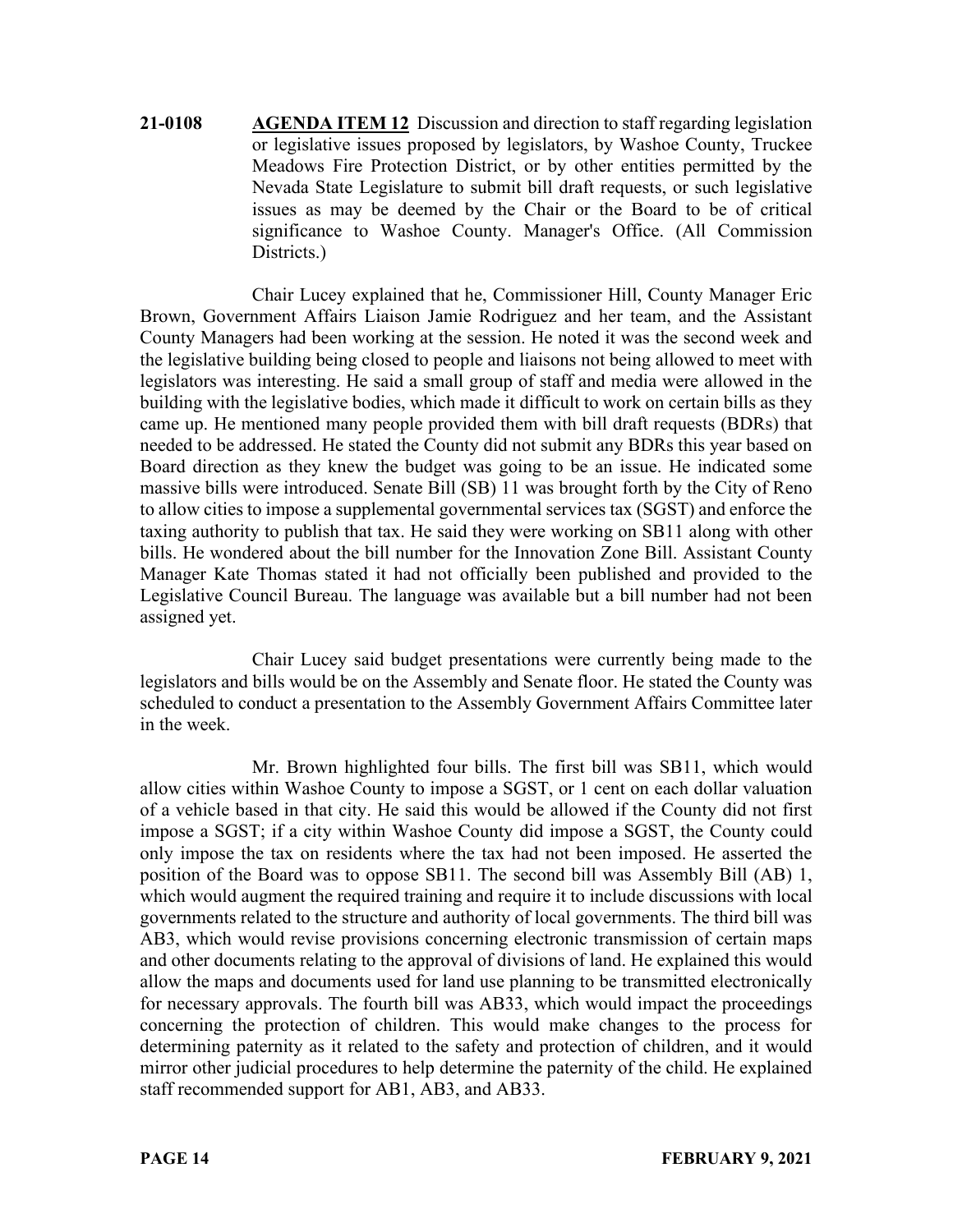Vice Chair Hartung wondered how the proposers of SB11 determined whether a resident was included in the City of Reno or in unincorporated Washoe County. Mr. Brown said he could not answer that without looking at the language. Chair Lucey said there was no documentation or draft language that would provide clarification to that question.

Chair Lucey stated SB11 did not contain language to identify the tax fund as being used for specifically for homelessness issues. He opined this bill would set a bad precedent for any city in Nevada that resided within a County because the County was the taxing authority as stated in NRS. He said this would allow the municipality within a County to instruct their taxing authority to set forth new taxes and use the revenue how they saw fit. Staff was working to see how this evolved. He explained many bills in draft language might never get a hearing or go to committee. He said moving from one house to the other for approval was a significant process. They would continue to watch for progress. He reiterated staff's recommendation to approve three other bills.

Commissioner Hill brought up AB33 and thought it would help adoptions in Washoe County. She wanted to ensure staff worked with governmental tribal agencies on this to ensure they knew this was coming. Chair Lucey replied staff would follow up with Human Services Agency Director Amber Howell.

Commissioner Jung said the Board was relying on Chair Lucey and Commissioner Hill to keep the Commissioners up to date and guide them.

Chair Lucey said the Board could style its positions however they liked. He recommended grouping the bills the Board supported together, but they should not release the opposed bills at this time. This was a long process and the Board needed to see where they were at on bills.

Vice Chair Hartung expressed opposition to SB11 and thought it was reckless.

Chair Lucey suggested supporting the bills staff recommended for support, AB1, AB3, and AB33, and looking at SB11 separately.

There was no response to the call for public comment.

On motion by Commissioner Hill, seconded by Vice Chair Hartung, which motion duly carried on a 5-0 vote, it was ordered that Washoe County support AB1, AB3, and AB33, and staff be directed to work with tribal partners and receive comment on AB33.

On motion by Vice Chair Hartung, seconded by Commissioner Herman, which motion duly carried on a 3-2 vote with Commissioner Hill and Commissioner Jung voting no, it was ordered that SB11 be opposed as drafted.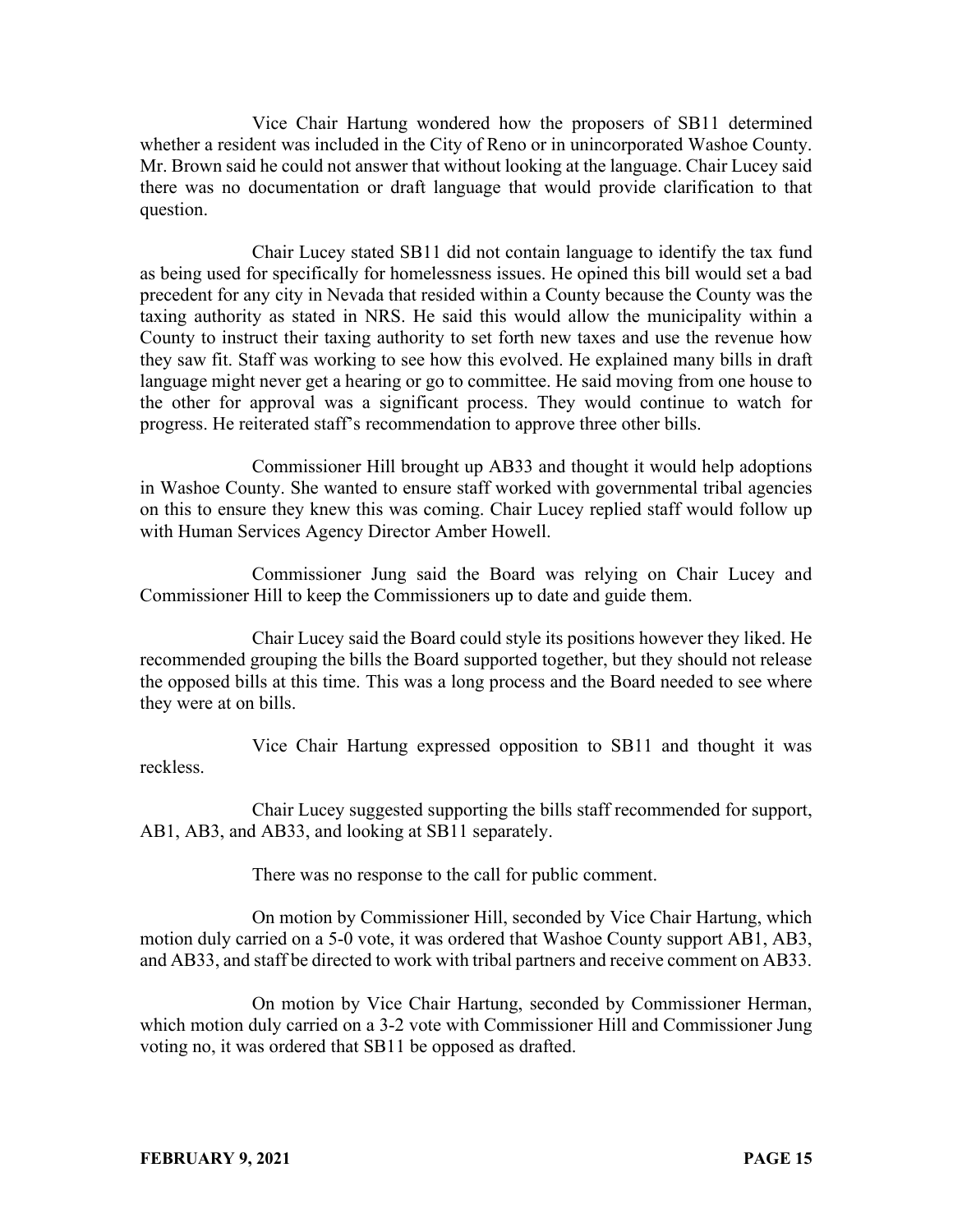**21-0109 AGENDA ITEM 14** Public Hearing: Second reading and adoption of an Ordinance pursuant to Nevada Revised Statutes 278.0201 through 278.0207 adopting a Development Agreement between Washoe County and Rilite, Inc., to clarify the accurate boundary of the Rilite Aggregate Facility and Special Use Permit SP-34-76W to include APNs 016-730-61, 016-730-62, and 016-730-06 based on considerations including, without limitation, history of use and procedural history for the pit operations, and other matters necessarily connected therewith and pertaining thereto.

> The term of the agreement is the shorter of either a) the date Rilite completes the reclamation of the aggregate in accordance with the reclamation plan or b) December 31, 2050.

> The project is located southeast of Western Skies Drive at 9208 Western Skies Drive in Reno, Nevada. The project encompasses a total of 3 parcels that total approximately 197.13 acres. The parcels are located within the South East Truckee Meadows Area Plan. The property is located within the South Truckee Meadows/Washoe Valley Citizen Advisory Board boundaries and within Washoe County Commission District No. 2. Community Services. (Commission District 2.)

The Chair opened the public hearing by calling on anyone wishing to speak for or against adoption of said ordinance.

County Clerk Janis Galassini read the title for Ordinance No. 1663, Bill No.

1851.

Chair Lucey indicated no significant changes had been recommended since the first reading.

Ms. Galassini said she received emails in support of approval from Ms. Debra Corp and Mr. Michael Rudolf, which would be placed on file.

On motion by Chair Lucey, seconded by Vice Chair Hartung, which motion duly carried on a 5-0 vote, it was ordered that Ordinance No. 1663, Bill No. 1851, be adopted, approved, and published in accordance with NRS 244.100.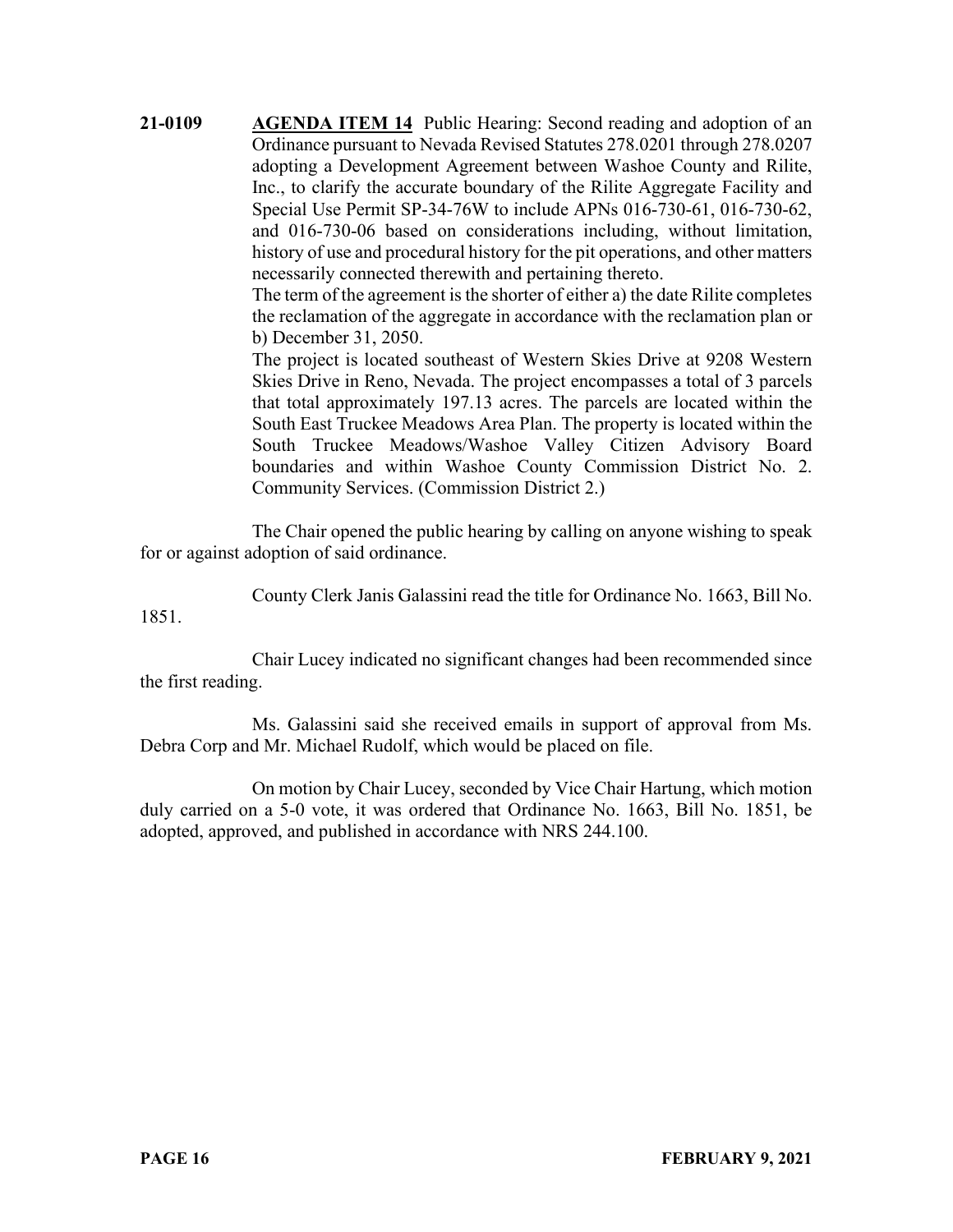**21-0110 AGENDA ITEM 13** Public hearing: Appeal of the Washoe County Planning Commission's approval of Abandonment Case Number WAB20- 0003 (Pahute) for the abandonment of Washoe County's interest in  $\pm 1,197$ square feet  $(\pm 31)$  feet) of public right-of-way at the end of Pahute Road (APN:123-143-11), 175 feet west of Nevada State Route 28. If approved, the property will be abandoned to the abutting property owner at 425 Pahute Road. The request to abandon is pursuant to NRS 278.480 and related provisions in the Washoe County development code. The appellant is Victor Elgohary and the applicant for the abandonment is the Kurt D. Callier Living Trust, owner of 425 Pahute Road (APN:123-143-11). Community Services. (Commission District 1.)

Chair Lucey said the Board often operated as quasi-judicial board and this appeal was such a case. The Chair opened the public hearing by calling on anyone wishing to speak for or against adoption of this item.

Planner Julee Olander conducted a PowerPoint presentation via Zoom, a copy of which was placed on file with the Clerk. She reviewed slides with the following titles: APPEAL-WAB20-0003 (Pahute Road); Appeal; Aerial view of subject properties; Overview; Abandonment; Analysis; map of Pahute Road; Analysis; Abandonment Findings; and Possible Motion.

Ms. Olander said the original request was for three feet of the public right of way (ROW) but it had been changed to only two feet. She referred to the map of Pahute Road, noting there were other properties that had issues with being on the public ROW. Houses with garages on the ROW were denoted in the presentation by red stars, and the house with a yellow star had a shed built on the public ROW.

Using the Zoom app, Mr. Elgohary played a video of Pahute Road. He conducted a PowerPoint presentation, a copy of which was placed on file with the Clerk. He reviewed slides with the following titles: Pahute Abandonment Appeal; Pahute Road, Crystal Bay; 425 Pahute Survey/Site Map; Pahute Road Turnaround; photo of truck in the road; Pahute Road – Applicant Caillier's Obstructions; Pahute Road – 50" Snowfall; Legal Advice from Nate Edwards (3 slides); Applicant Caillier's False Assertions; Commission Vote; Penalties for Encroachment; and Conclusion (2 slides).

Mr. Elgohary noted the permanent structure encroached severely on the ROW that residents and service providers relied on daily. He said approximately 40 percent of the residence crossed the property line into the ROW and most of the structure was located outside the required setbacks. He played a video of a delivery truck turning around in the cul-de-sac, which demonstrated the difficulties faced by delivery drivers; freight delivery drivers were refusing to make deliveries to residents on Pahute Road because of those difficulties. He stated the issue was compounded when residents and their guests further obstructed the road by parking their vehicles on the street. He said residents were informed that further reduction of the turnaround area would likely result in cessation of FedEx and UPS deliveries. He mentioned snowfall during the winter could further obstruct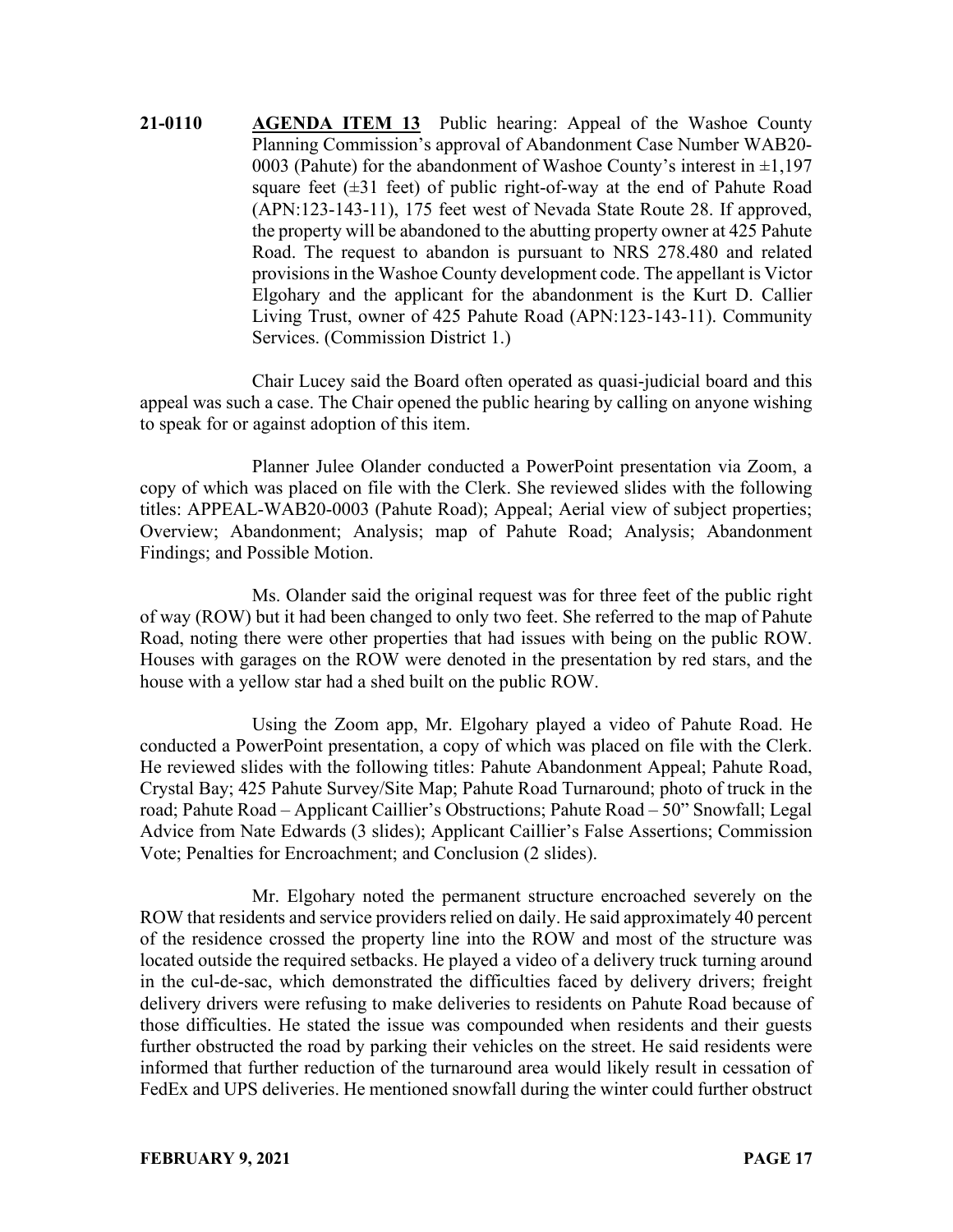the roads and make deliveries more difficult. He played an audio recording from the Planning Commission (PC) meeting in which Deputy District Attorney Nathan Edwards clarified the issues under consideration. Mr. Elgohary asserted Mr. Edwards felt it necessary to clarify the issues because PC staff were focusing on baseless and irrelevant facts.

Chair Lucey said the applicant was represented by Ms. Quina Williams from Gilanfarr Architecture.

County Clerk Janis Galassini said the PowerPoint presentations were submitted after the agenda was posted. She stated copies of the presentations were place on file and posted online.

Ms. Williams thanked staff from the County and various other entities who helped work through this issue. She conducted a PowerPoint presentation via Zoom, a copy of which was placed on file with the Clerk. She reviewed slides with the following titles: 425 Pahute; Existing Conditions; map (3 slides); Existing Site Conditions (6 slides); Turnaround Improvement; Proposed Solution; Reason for Abandonment; Proposed Site and Road Improvements; Proposed Driveable Area (2 slides); Existing Road vs New Road; Compliance; Proposed Construction; and Summary.

Ms. Williams noted the precedent in the subject neighborhood was unlike any other in the area. She said the neighborhood was situated on a steep incline with homes built into the hill. The homes originated as fishing cabins at the beginning of the 19th century; they were mostly inaccessible during the winter until the 1950s when the area started to be subdivided. She said the property lines did not line up clearly with the houses. She stated there was a large precedent of property line encroachment and boundary adjustment in the area. She referred to the map slides which highlighted the property with boundary line adjustments or variances on file with the County. She noted a rounded portion of the street was acquired by Washoe County into the ROW in 1981. Although published records of the circumstances surrounding that quitclaim deed were not available, she conjectured the County acquired that area to help mitigate the long-standing encroachment. She said the small area was not paved but it did extend the area where vehicles could turn around. She felt this previous quitclaim was proof that the County acknowledged the encroachment as a product of confusing property lines and roads and not the fault of the people who built the home. She clarified the applicant had no intention of reducing or eliminating the turnaround capacity. She said the proposal included sufficient parking for the homeowner on his own property and the homeowner had no intent to use the road for parking. She stated the existing road conditions were not ideal; the applicant hoped to improve the situation as part of this abandonment and construction process. She said the applicant was working with all relevant agencies to ensure the project was fully compliant. She noted the development could add value to the neighborhood.

Commissioner Hill said the Board was required by State law to find that there would be no detriment and the abandonment would not result in a material injury to the public. She asked the appellant to speak about the detriment. Mr. Elgohary said the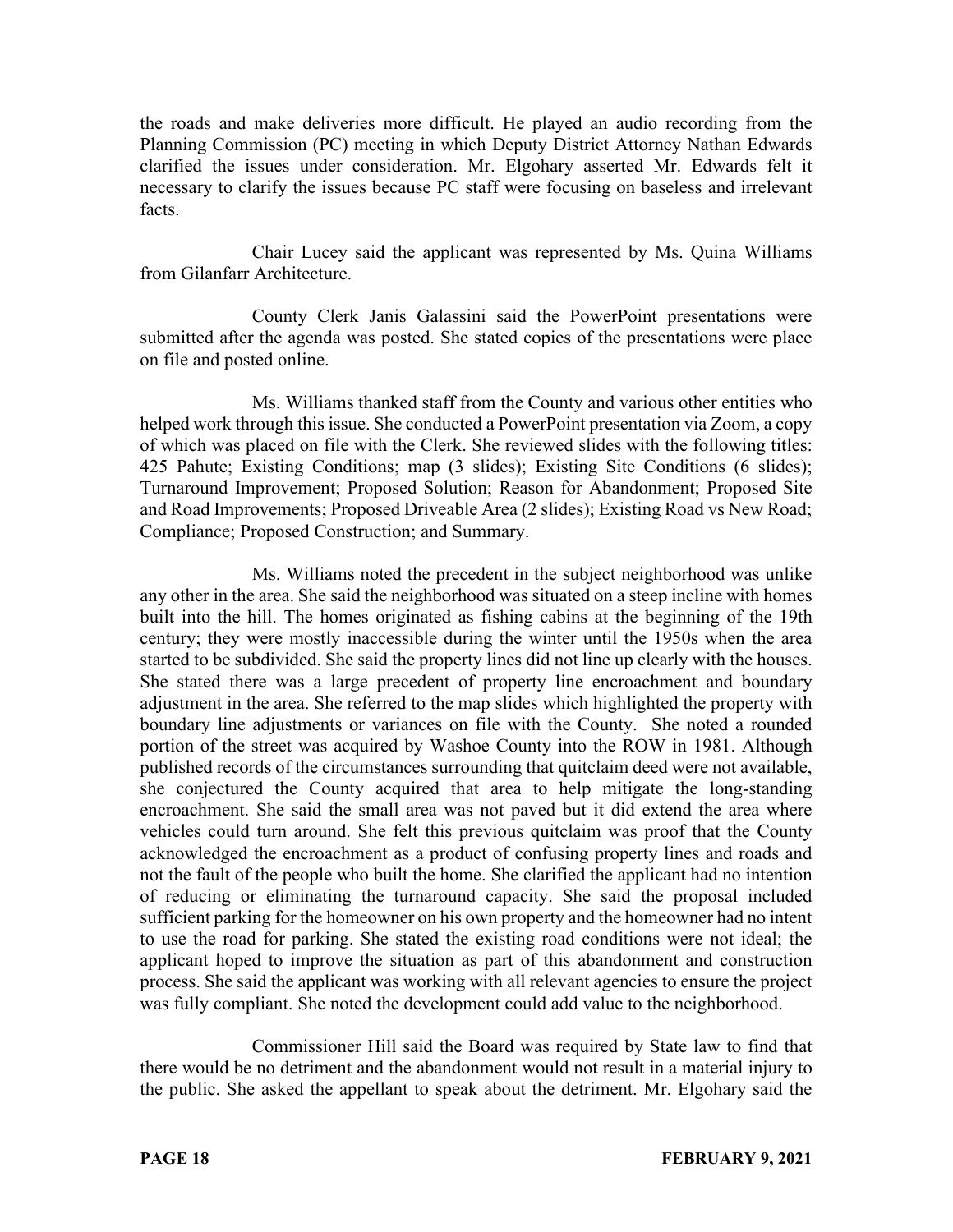detriment to the public would be someone's radical encroachment to the ROW being made permanent. He said trucks would have an easier time turning around if the house was not located there. He reiterated the development code outlined specific requirements for roads, which Pahute Road already did not meet. He said the road was built so that it could be used as a turnaround.

Chair Lucey opined many of the roads in that area were one-way roads and most were sub-standard. He said Crystal Bay's inception and growth had caused issues and the County had done a number of abandonments in the past. He noted several parcels on Pahute Road encroached on the ROW. Ms. Olander responded there were two garages that appeared to be on the property line and several houses were too close to the street; these did not meet the setback and were considered non-conforming structures.

Vice Chair Hartung asked whether there were records of how many houses were non-conforming, potentially in the ROW, and had asked for variances. Ms. Olander replied she was not aware of properties on Pahute Road which had asked for abandonments. Vice Chair Hartung said the houses in the area went back to the 1940s and the records going back to the 1980s were not available. He asked how the Board would know if this had occurred in the past. Ms. Olander replied she was unable to confirm one way or the other.

Vice Chair Hartung said the roads in Crystal Bay were very narrow, a result of past planning practices. He asked the appellant what solution he recommended. Mr. Elgohary said he had offered to help the applicant because he read the entire Tahoe Regional Planning Agency (TRPA) Code. He said the TRPA Code had provisions to make the argument. He stated the applicant wanted coverage because the TRPA would not exert much effort to help him move his house. He asserted the County needed to work with the appellant and the TRPA to situate the structure properly on the lot.

Chair Lucey asked Mr. Elgohary to confirm that he was an attorney who practiced land use law and was licensed in Texas. Mr. Elgohary said yes but he planned to get licensed in Nevada once the COVID-19 pandemic subsided. Chair Lucey asked who Mr. Elgohary represented. Mr. Elgohary replied he represented his neighbors, full-time residents of Crystal Bay informally. Chair Lucey asked whether Mr. Elgohary had a residence on Pahute Road. Mr. Elgohary replied yes.

On the call for public comment and via the Zoom app, Fred and Linda Greifenstein, residents of Pahute Road, stated their property was incorrectly listed by Ms. Olander and Ms. Williams as structures that encroached on the ROW. He said one of Mr. Elgohary's photos showed a vehicle parked in front of their garage and the vehicle did not encroach on the road. He noted they had received a legal variance to build the garage, but the only building built on the road was 425 Pahute Road.

Chair Lucey brought up APN 123-143-20, owned by the State, and 123- 143-08, owned by the United States. He said those parcels were purchased to preserve open space in the Tahoe Basin with grant funds, so improvements to that road would need to go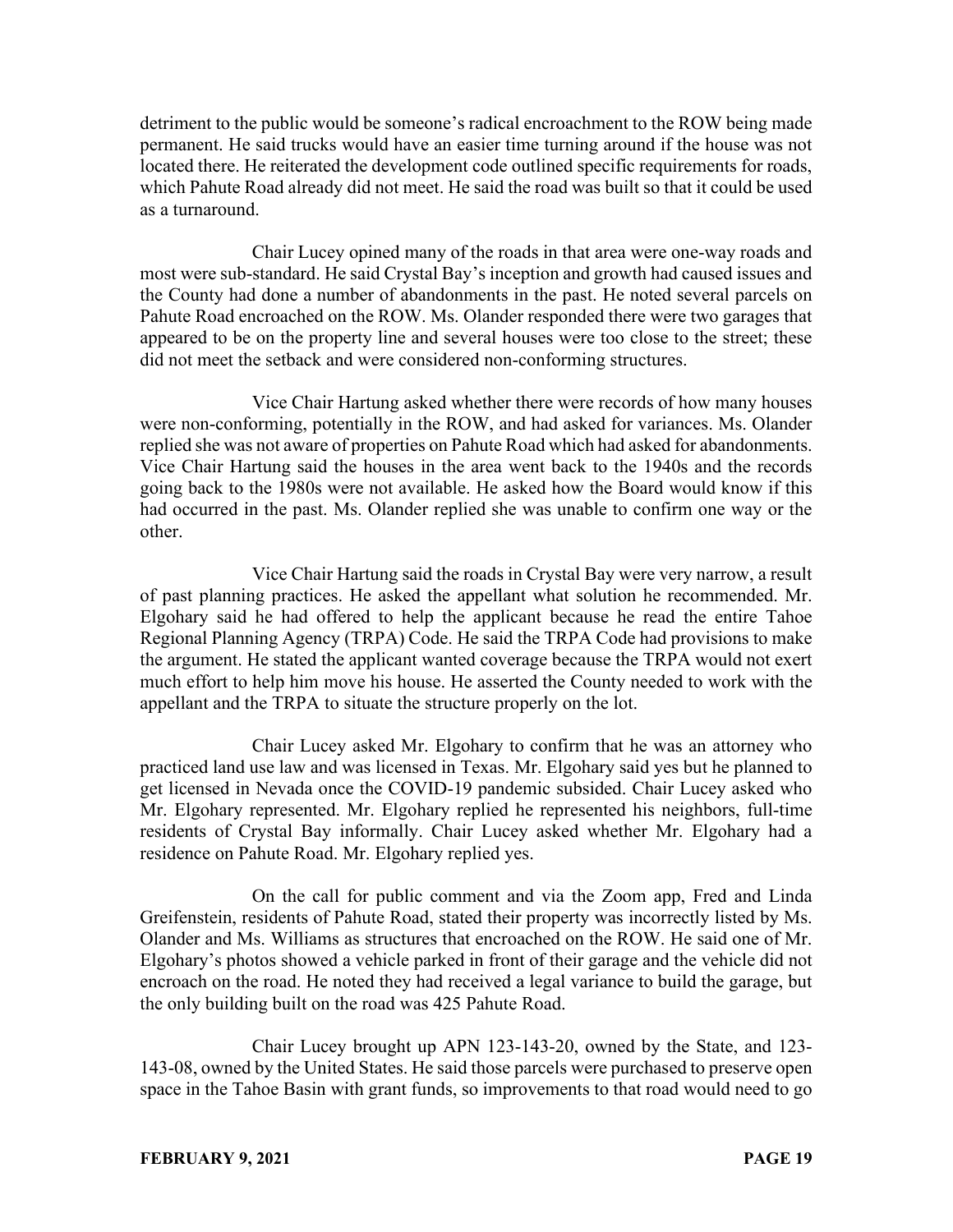through the State for approval. He mentioned nearby Gonowabie Road was another oneway road, which went through a significant portion of APN 123-145-04, allowing drivers to make u-turns. He acknowledged roads presented issues for delivery vehicles, and wintertime conditions created a serious issue in that area. He believed most individuals who resided in that area understood the complications of living by the lake due to the geographic and topographic nature of the area. He did not see this issue as being tremendously impactful. He opined this issue needed to be corrected because it was a gross encroachment onto the ROW.

Commissioner Herman thought the Board should get some legal advice on this issue. Chair Lucey agreed the issue was complicated.

Assistant District Attorney David Watts-Vial reiterated Deputy District Attorney Nathan Edwards's statement that some things were at issue and some were not. The issue under consideration was whether or not the abandonment complied with the master plan, whether it created a material adverse impact to the public, and whether there were any easements or access points that were preserved or located somewhere else. He said the PC was able to make those findings. Based on County Code 110.912.20, the burden was on the appellant to persuade the Board that the decision of the PC was unreasonable, unlawful, or that they somehow abused their discretion. The Board had the ability to affirm, reverse, modify, or apply a different interpretation to any of those findings.

Mr. Watts-Vial asked whether Commissioner Herman had any specific questions that were not answered by his explanation. Commissioner Herman said she felt somewhat inadequate to consider the issue, but she would proceed.

Mr. Watts-Vial stressed that the Board was not charged with deciding whether or not the house was in conformance or had been in conformance in the past. The Board would not decide whether any of the other properties discussed were legal, or whether future plans for the property were acceptable. He said the question was whether the Board agreed with the abandonment based on the factors that were laid out.

Chair Lucey asked whether the abandonment was consistent with the policies of the master plan based on the staff report. Ms. Olander replied there was no specific language in the master plan or the Tahoe plan that addressed abandonment. She thought the question that would more likely come up in the master plan was whether this was detrimental to the County in any way. She noted the property owner had a revocable encroachment permit on the property, which would relieve the County of any financial burden. She said staff would look at the master plan to provide direction in promoting streets to be in appropriate locations; as it had been pointed out, this street was not in the appropriate location.

Chair Lucey asserted the abandonment was just for the ROW that was currently under the purview of Washoe County. Ms. Olander confirmed that was correct. Chair Lucey noted there was currently a physical structure in the ROW and the proposed line adjustment would be two feet outside the current property. Ms. Olander said yes.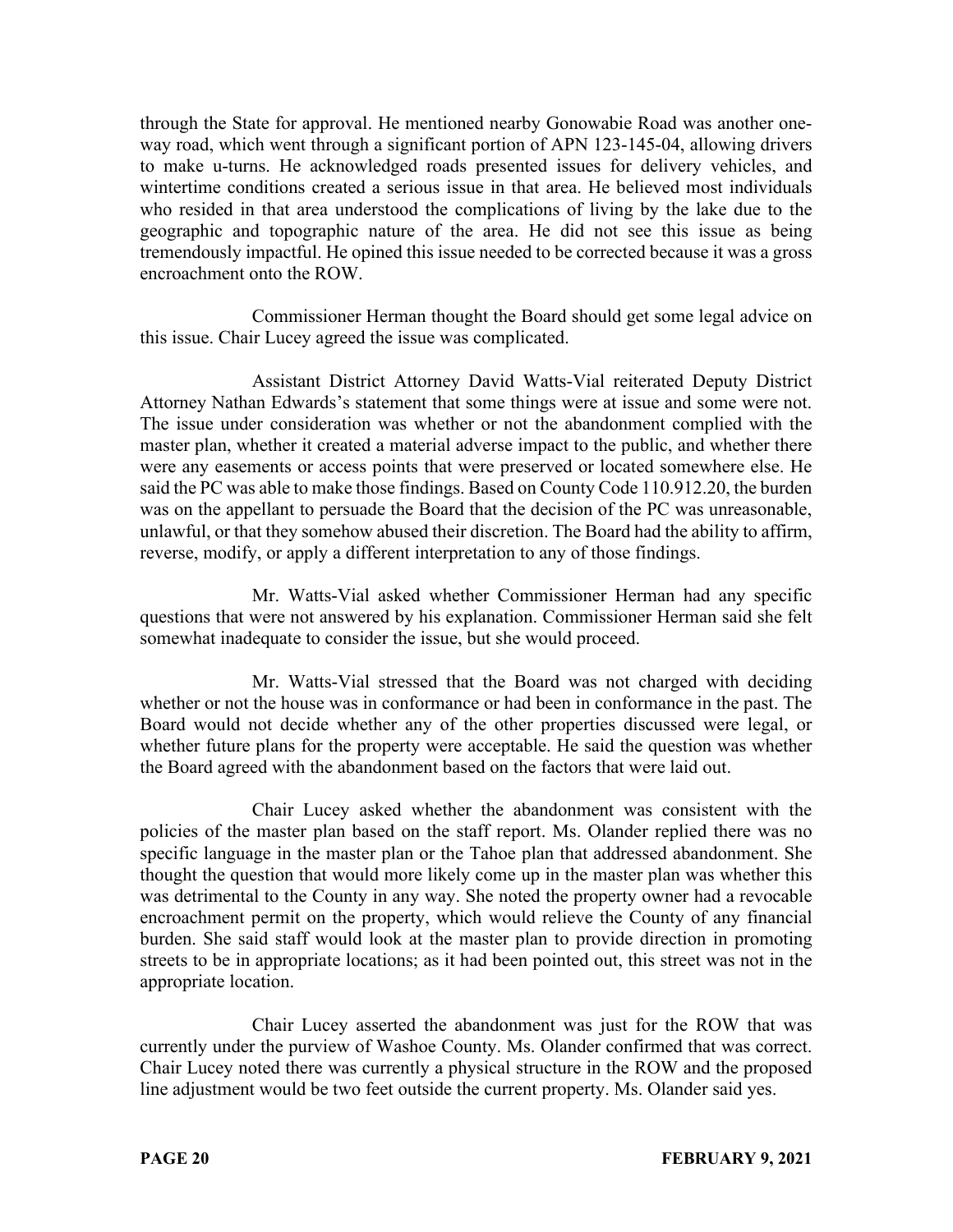On motion by Commissioner Hill, seconded by Vice Chair Hartung, which motion duly carried on a 5-0 vote, it was ordered that the Board affirm the decision of the Planning Commission and approve Abandonment Case Number WAB20-0003.

### **21-0111 AGENDA ITEM 15** Public Comment.

Ms. Susie Howell was not present when called to speak.

Ms. Cindy Martinez expressed appreciation for the deliberations that took place and said she was learning more at every meeting she attended. She spoke about Jacobs Entertainment who owned casinos and closed motels on 4th Street, which she opined contributed to homelessness. She asked whether the grant for law enforcement officers in Incline Village included Public Employees' Retirement System and health benefits. She appreciated the opposition to SB11 but was disappointed not all Commissioners opposed the bill.

Mr. Kenji Otto suggested a public forum about COVID-19 (C19) and homelessness be held at the Reno-Sparks Convention and Visitor Center because people had the right to speak and receive feedback. When polio was an epidemic, people who were sick were the ones quarantined, and he did not understand why healthy people were now being quarantined. He spoke about a Cold Springs resident who offered property for a gun range. He requested an audience with Chair Lucey.

Ms. Katherine Snedigar expressed frustration about being told to wear a mask and spoke about the health ramifications of extensive mask wearing. She spoke about Occupational Safety and Health Administration being responsible for employees and employers, alleging she could not be told to wear a mask inside a building paid for by her tax dollars. She accused Chair Lucey of not supporting the community by not allowing them to receive hydroxychloroquine for treatment of C19.

### **21-0112 AGENDA ITEM 16** Announcements/Reports.

County Manager Eric Brown reminded the Board of an attorney-client meeting following the conclusion of this meeting.

Commissioner Hill said the Tahoe Transportation District (TTD) had scheduled upcoming public forums to discuss the possibility of a bus hub in Incline Village and how people could provide input. She noted meeting schedules and locations were on the TTD website. She commented that she toured the Washoe County Jail in January and looked forward to continuing those efforts throughout the year; a presentation from the Sheriff's Office would take place at a future meeting.

Commissioner Jung thanked all the essential workers who had been handling issues since COVID-19 started and the County public service workers who went above and beyond every day to ensure the County continued providing essential services.